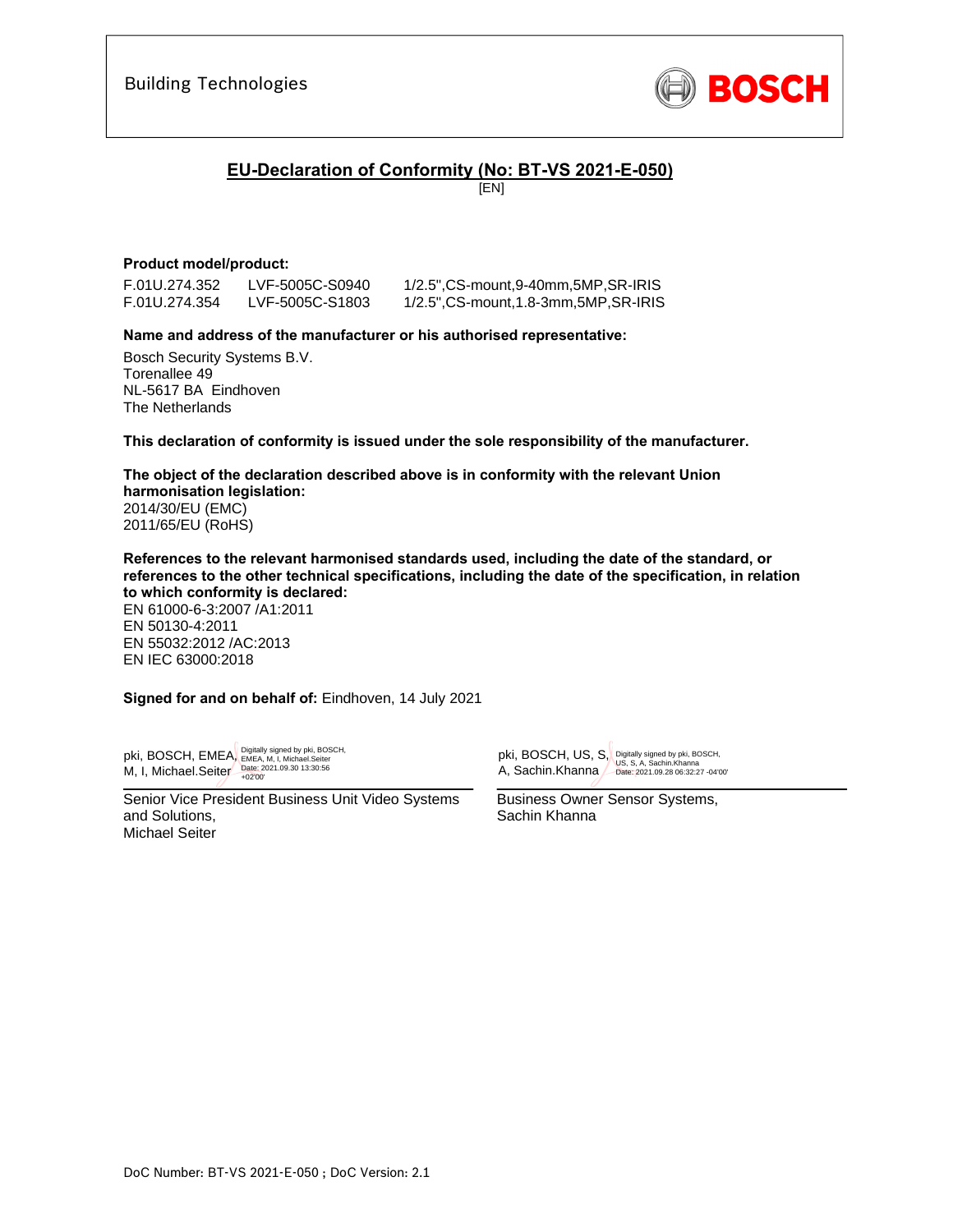

## **ЕC ДЕКЛАРАЦИЯ ЗА СЪОТВЕТСТВИЕ (№: BT-VS 2021-E-050)**

[BG]

### **Модел на продукт/продукт:**

F.01U.274.352 LVF-5005C-S0940 1/2.5",CS-mount,9-40mm,5MP,SR-IRIS

1/2.5", CS-mount, 1.8-3mm, 5MP, SR-IRIS

**Наименование и адрес на производителя или на неговия упълномощен представител:** 

Bosch Security Systems B.V. Torenallee 49 NL-5617 BA Eindhoven The Netherlands

**Настоящата декларация за съответствие е издадена на отговорността на производителя.** 

**Предметът на декларацията, описан по-горе, отговаря на съответното законодателство на Съюза за хармонизация:** 2014/30/EU (EMC) 2011/65/EU (RoHS)

**Позоваване на използваните хармонизирани стандарти, включително датата на стандарта, или позоваване на други технически спецификации, включително датата на спецификацията, по отношение на които се декларира съответствие:**  EN 61000-6-3:2007 /A1:2011 EN 50130-4:2011 EN 55032:2012 /AC:2013 EN IEC 63000:2018

**Подписано за и от името на:** Eindhoven, 14 July 2021

Senior Vice President Business Unit Video Systems and Solutions, Michael Seiter

\_\_\_\_\_\_\_\_\_\_\_\_\_\_\_\_\_\_\_\_\_\_\_\_\_\_\_\_\_\_\_\_\_\_\_\_\_\_\_\_\_\_\_

Business Owner Sensor Systems, Sachin Khanna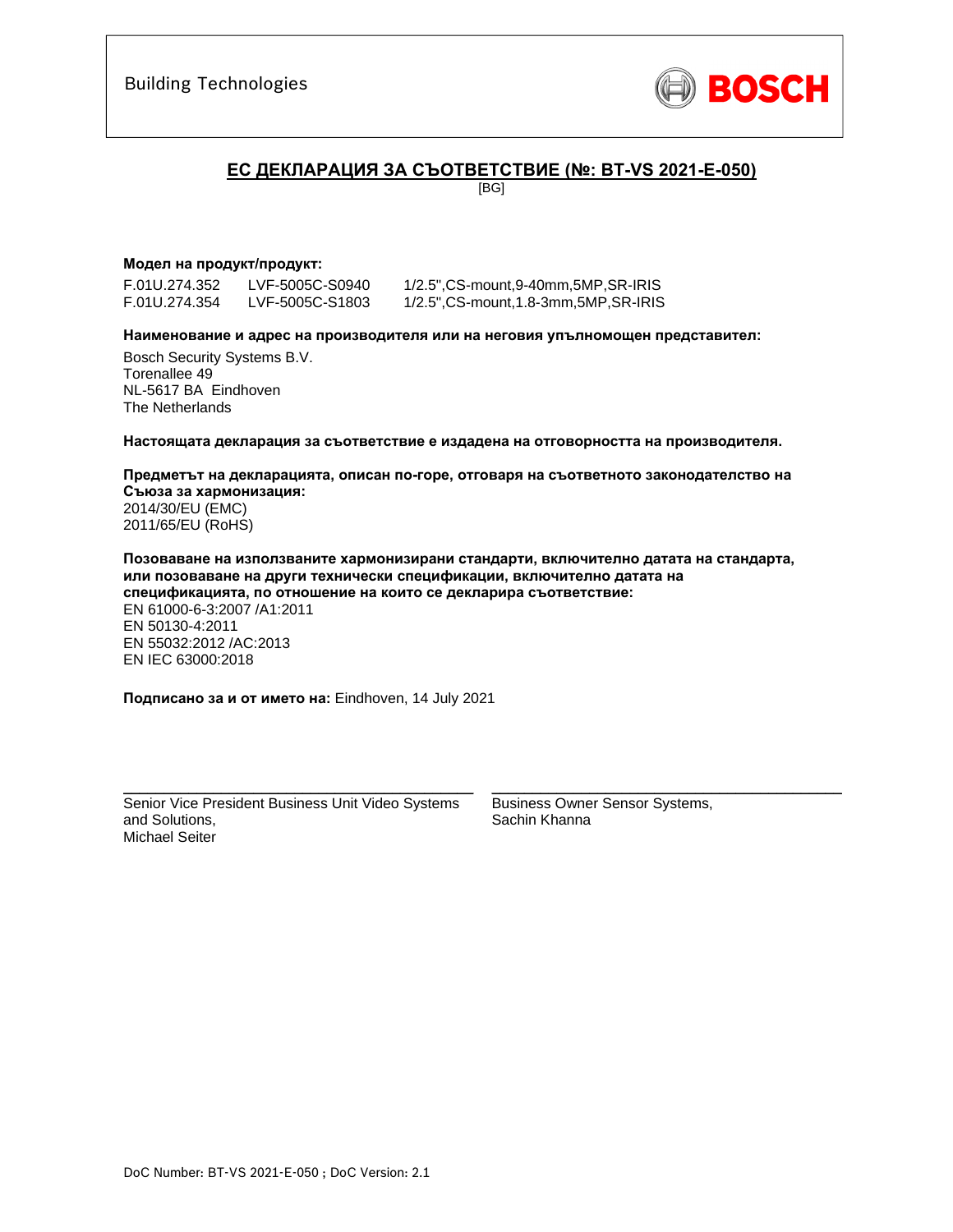

## **DECLARACIÓN UE DE CONFORMIDAD (nº: BT-VS 2021-E-050)**

[ES]

## **Modelo de producto/producto:**

F.01U.274.352 LVF-5005C-S0940 1/2.5",CS-mount,9-40mm,5MP,SR-IRIS

1/2.5", CS-mount, 1.8-3mm, 5MP, SR-IRIS

### **Nombre y dirección del fabricante o de su representante autorizado:**

Bosch Security Systems B.V. Torenallee 49 NL-5617 BA Eindhoven The Netherlands

**La presente declaración de conformidad se expide bajo la exclusiva responsabilidad del fabricante.** 

**El objeto de la declaración descrita anteriormente es conforme con la legislación de armonización pertinente de la Unión:** 2014/30/EU (EMC) 2011/65/EU (RoHS)

**Referencias a las normas armonizadas pertinentes utilizadas, incluidas las fechas de las normas, o referencias a las otras especificaciones técnicas, incluidas las fechas de las especificaciones, respecto a las cuales se declara la conformidad:**  EN 61000-6-3:2007 /A1:2011 EN 50130-4:2011 EN 55032:2012 /AC:2013 EN IEC 63000:2018

**Firmado en nombre de:** Eindhoven, 14 July 2021

Senior Vice President Business Unit Video Systems and Solutions, Michael Seiter

\_\_\_\_\_\_\_\_\_\_\_\_\_\_\_\_\_\_\_\_\_\_\_\_\_\_\_\_\_\_\_\_\_\_\_\_\_\_\_\_\_\_\_

Business Owner Sensor Systems, Sachin Khanna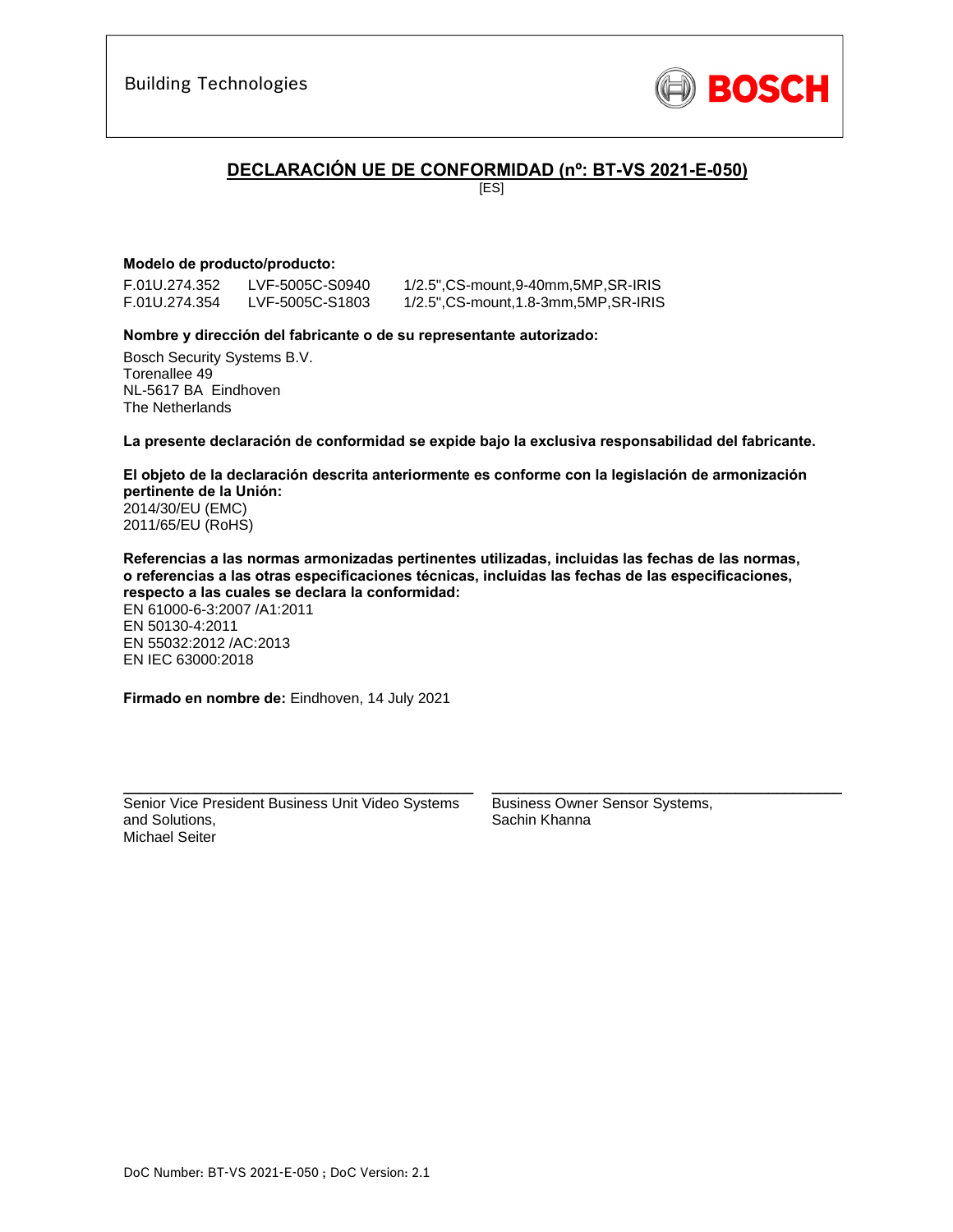

# **EU PROHLÁŠENÍ O SHODĚ (č. BT-VS 2021-E-050)**

[CS]

### **Model výrobku/výrobek:**

F.01U.274.352 LVF-5005C-S0940 1/2.5",CS-mount,9-40mm,5MP,SR-IRIS

1/2.5", CS-mount, 1.8-3mm, 5MP, SR-IRIS

### **Jméno a adresa výrobce nebo jeho zplnomocněného zástupce:**

Bosch Security Systems B.V. Torenallee 49 NL-5617 BA Eindhoven The Netherlands

**Toto prohlášení o shodě se vydává na výhradní odpovědnost výrobce.** 

**Výše popsaný předmět prohlášení je ve shodě s příslušnými harmonizačními právními předpisy Unie:** 2014/30/EU (EMC) 2011/65/EU (RoHS)

**Odkazy na příslušné harmonizované normy, které byly použity, včetně data normy, nebo na jiné technické specifikace, včetně data specifikací, na jejichž základě se shoda prohlašuje:**  EN 61000-6-3:2007 /A1:2011

EN 50130-4:2011 EN 55032:2012 /AC:2013 EN IEC 63000:2018

**Podepsáno za a jménem:** Eindhoven, 14 July 2021

Senior Vice President Business Unit Video Systems and Solutions, Michael Seiter

\_\_\_\_\_\_\_\_\_\_\_\_\_\_\_\_\_\_\_\_\_\_\_\_\_\_\_\_\_\_\_\_\_\_\_\_\_\_\_\_\_\_\_

Business Owner Sensor Systems, Sachin Khanna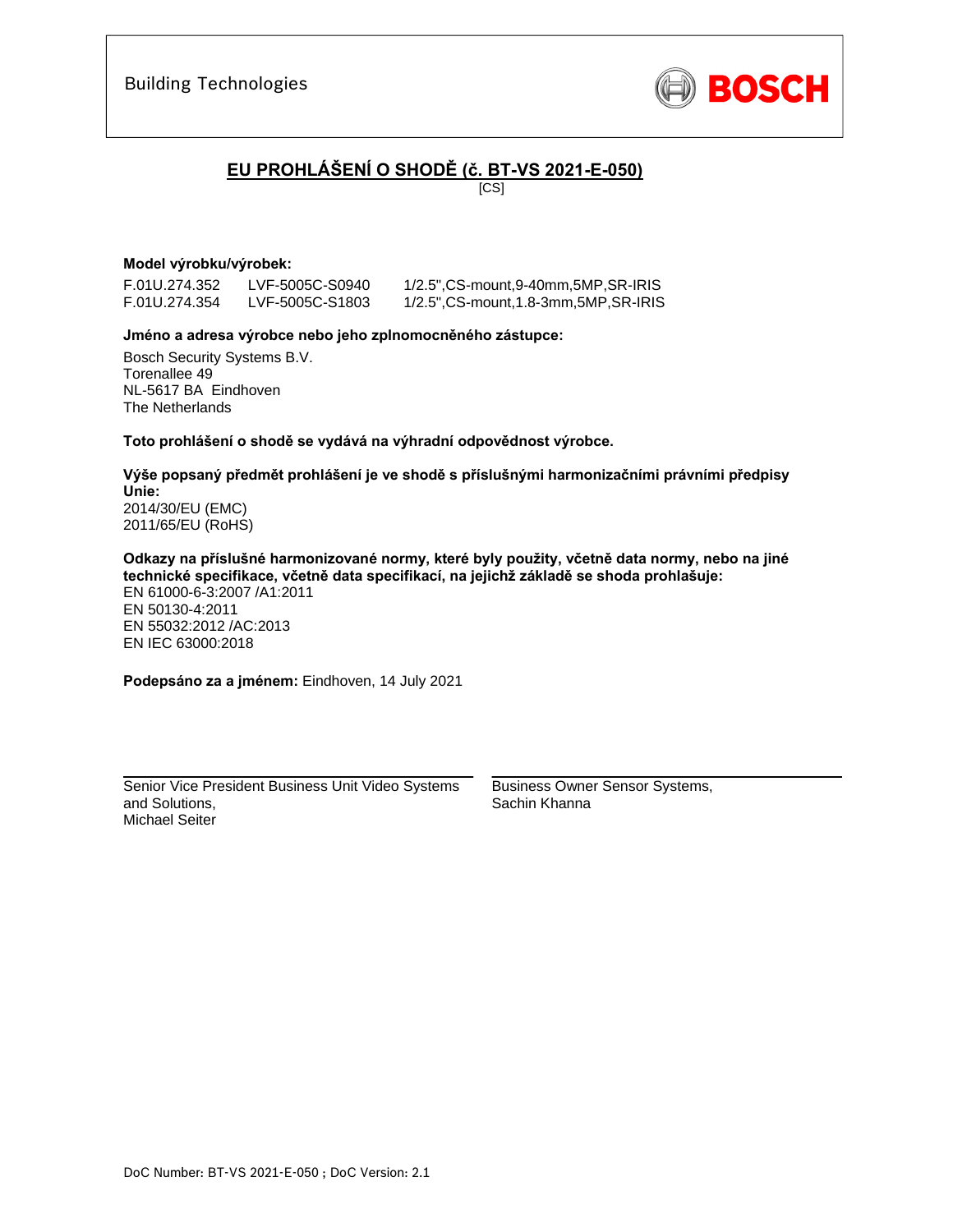

## **EU-OVERENSSTEMMELSESERKLÆRING (Nr. BT-VS 2021-E-050)**

[DA]

### **Produktmodel/produkt:**

F.01U.274.352 LVF-5005C-S0940 1/2.5",CS-mount,9-40mm,5MP,SR-IRIS

1/2.5", CS-mount, 1.8-3mm, 5MP, SR-IRIS

### **Navn og adresse på fabrikanten eller dennes bemyndigede repræsentant:**

Bosch Security Systems B.V. Torenallee 49 NL-5617 BA Eindhoven The Netherlands

**Denne overensstemmelseserklæring udstedes på fabrikantens ansvar.** 

**Genstanden for erklæringen, som beskrevet ovenfor, er i overensstemmelse med den relevante EU-harmoniseringslovgivning:** 2014/30/EU (EMC) 2011/65/EU (RoHS)

**Referencer til de relevante anvendte harmoniserede standarder, herunder standardens dato, eller referencer til de andre tekniske specifikationer, herunder specifikationens dato, som der erklæres overensstemmelse med:** 

EN 61000-6-3:2007 /A1:2011 EN 50130-4:2011 EN 55032:2012 /AC:2013 EN IEC 63000:2018

**Underskrevet for og på vegne af:** Eindhoven, 14 July 2021

Senior Vice President Business Unit Video Systems and Solutions, Michael Seiter

\_\_\_\_\_\_\_\_\_\_\_\_\_\_\_\_\_\_\_\_\_\_\_\_\_\_\_\_\_\_\_\_\_\_\_\_\_\_\_\_\_\_\_

Business Owner Sensor Systems, Sachin Khanna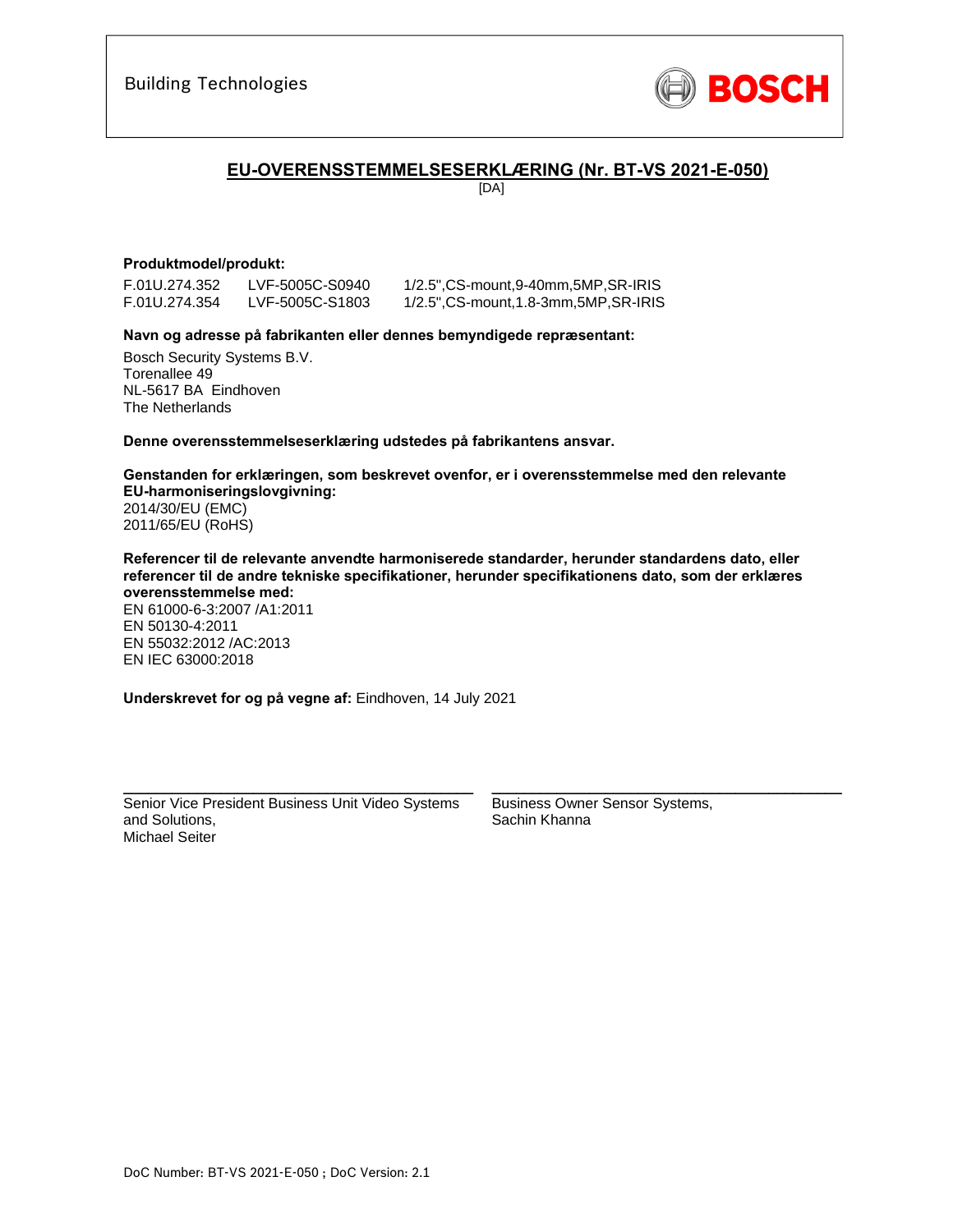

## **EU-KONFORMITÄTSERKLÄRUNG (Nr. BT-VS 2021-E-050)**

[DE]

## **Produktmodell/Produkt:**

F.01U.274.352 LVF-5005C-S0940 1/2.5",CS-mount,9-40mm,5MP,SR-IRIS F.01U.274.354 LVF-5005C-S1803 1/2.5",CS-mount,1.8-3mm,5MP,SR-IRIS

### **Name und Anschrift des Herstellers oder seines Bevollmächtigten:**

Bosch Security Systems B.V. Torenallee 49 NL-5617 BA Eindhoven The Netherlands

**Die alleinige Verantwortung für die Ausstellung dieser Konformitätserklärung trägt der Hersteller.** 

**Der oben beschriebene Gegenstand der Erklärung erfüllt die einschlägigen Harmonisierungsrechtsvorschriften der Union:** 2014/30/EU (EMC) 2011/65/EU (RoHS)

**Angabe der einschlägigen harmonisierten Normen, die zugrunde gelegt wurden, einschließlich des Datums der Norm, oder Angabe anderer technischer Spezifikationen, für die die Konformität erklärt wird, einschließlich des Datums der Spezifikation:**  EN 61000-6-3:2007 /A1:2011

EN 50130-4:2011 EN 55032:2012 /AC:2013 EN IEC 63000:2018

**Unterzeichnet für und im Namen von:** Eindhoven, 14 July 2021

Senior Vice President Business Unit Video Systems and Solutions, Michael Seiter

\_\_\_\_\_\_\_\_\_\_\_\_\_\_\_\_\_\_\_\_\_\_\_\_\_\_\_\_\_\_\_\_\_\_\_\_\_\_\_\_\_\_\_

Business Owner Sensor Systems, Sachin Khanna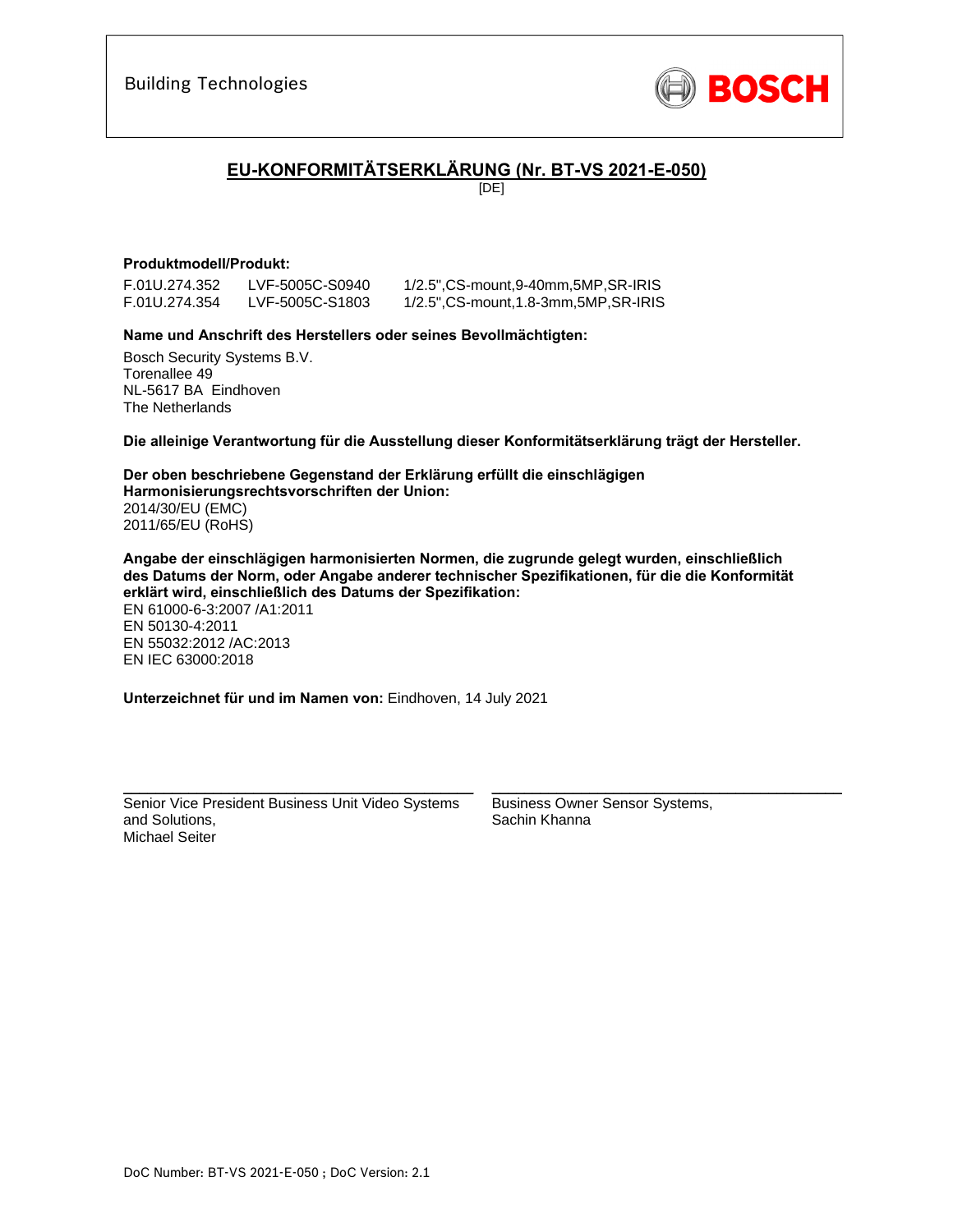

## **ELi VASTAVUSDEKLARATSIOON (nr: BT-VS 2021-E-050)**

[ET]

### **Toote mudel/toode:**

F.01U.274.352 LVF-5005C-S0940 1/2.5",CS-mount,9-40mm,5MP,SR-IRIS

F.01U.274.354 LVF-5005C-S1803 1/2.5",CS-mount,1.8-3mm,5MP,SR-IRIS

### **Tootja või tema volitatud esindaja nimi ja aadress:**

Bosch Security Systems B.V. Torenallee 49 NL-5617 BA Eindhoven The Netherlands

**Käesolev vastavausdeklaratsioon on välja antud tootja ainuvastutusel.** 

**Eelkirjeldatud deklareeritav toode on kooskõlas asjaomaste liidu ühtlustamisaktidega:** 2014/30/EU (EMC) 2011/65/EU (RoHS)

**Viited kasutatud harmoneeritud standarditele (sh standardite kinnitamise kuupäev) või viited muudele tehnilistele spetsifikatsioonidele (sh tehniliste spetsifikatsioonide kinnitamise kuupäev), millele vastavust deklareeritakse:** 

EN 61000-6-3:2007 /A1:2011 EN 50130-4:2011 EN 55032:2012 /AC:2013 EN IEC 63000:2018

**Alla kirjutanud (kelle poolt/nimel):** Eindhoven, 14 July 2021

Senior Vice President Business Unit Video Systems and Solutions, Michael Seiter

\_\_\_\_\_\_\_\_\_\_\_\_\_\_\_\_\_\_\_\_\_\_\_\_\_\_\_\_\_\_\_\_\_\_\_\_\_\_\_\_\_\_\_

Business Owner Sensor Systems, Sachin Khanna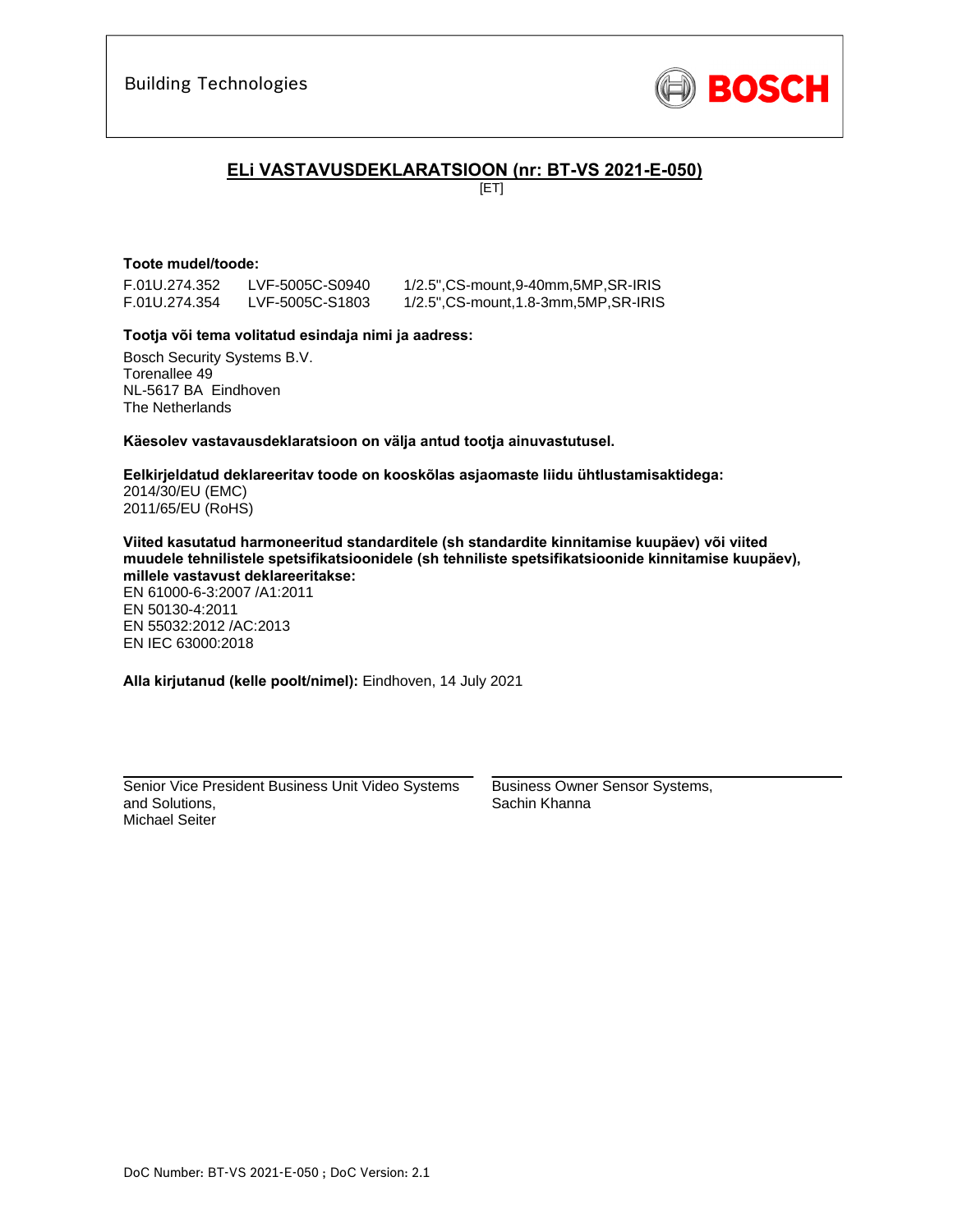

## **ΔΗΛΩΣΗ ΣΥΜΜΟΡΦΩΣΗΣ ΕΕ (αριθ. BT-VS 2021-E-050)**

[EL]

## **Μοντέλο προϊόντος / Προϊόν:**

F.01U.274.352 LVF-5005C-S0940 1/2.5",CS-mount,9-40mm,5MP,SR-IRIS

1/2.5", CS-mount, 1.8-3mm, 5MP, SR-IRIS

### **Επωνυμία και διεύθυνση του κατασκευαστή ή του εξουσιοδοτημένου αντιπροσώπου του:**

Bosch Security Systems B.V. Torenallee 49 NL-5617 BA Eindhoven The Netherlands

**Η παρούσα δήλωση συμμόρφωσης εκδίδεται με αποκλειστική ευθύνη του κατασκευαστή.** 

**Ο στόχος της δήλωσης που περιγράφεται παραπάνω είναι σύμφωνος με τη σχετική ενωσιακή νομοθεσία εναρμόνισης:** 2014/30/EU (EMC) 2011/65/EU (RoHS)

**Μνεία των σχετικών εναρμονισμένων προτύπων που χρησιμοποιήθηκαν, συμπεριλαμβανομένης της ημερομηνίας του προτύπου, ή μνεία των λοιπών τεχνικών προδιαγραφών, συμπεριλαμβανομένης της ημερομηνίας της προδιαγραφής, σε σχέση με τις οποίες δηλώνεται η συμμόρφωση:**  EN 61000-6-3:2007 /A1:2011 EN 50130-4:2011 EN 55032:2012 /AC:2013 EN IEC 63000:2018

**Υπογραφή για λογαριασμό και εξ ονόματος:** Eindhoven, 14 July 2021

\_\_\_\_\_\_\_\_\_\_\_\_\_\_\_\_\_\_\_\_\_\_\_\_\_\_\_\_\_\_\_\_\_\_\_\_\_\_\_\_\_\_\_ Senior Vice President Business Unit Video Systems and Solutions, Michael Seiter

Business Owner Sensor Systems, Sachin Khanna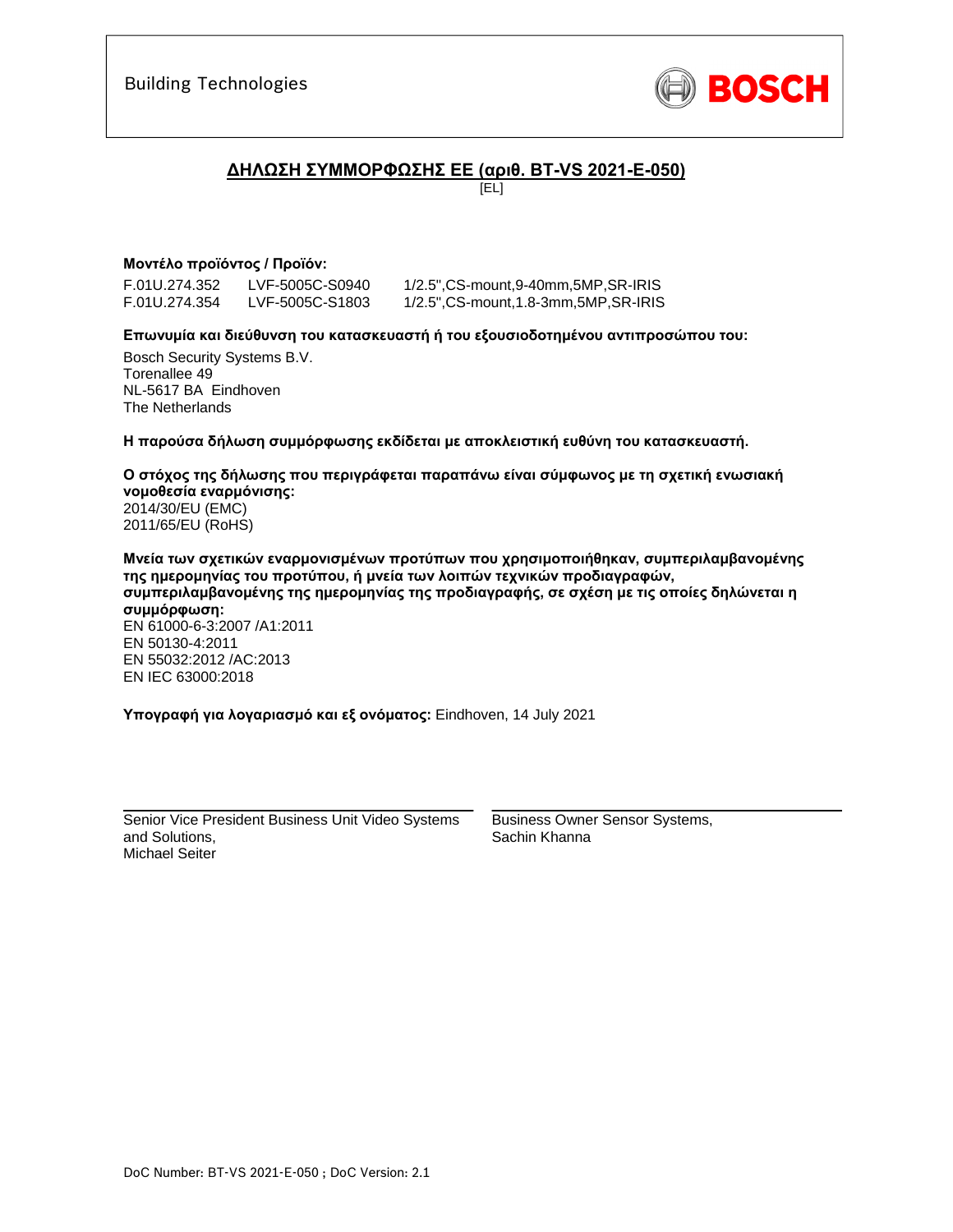

## **DÉCLARATION UE DE CONFORMITÉ (nº: BT-VS 2021-E-050)**

[FR]

## **Modèle de produit/produit**

F.01U.274.352 LVF-5005C-S0940 1/2.5",CS-mount,9-40mm,5MP,SR-IRIS

F.01U.274.354 LVF-5005C-S1803 1/2.5",CS-mount,1.8-3mm,5MP,SR-IRIS

### **Nom et adresse du fabricant ou de son mandataire:**

Bosch Security Systems B.V. Torenallee 49 NL-5617 BA Eindhoven The Netherlands

**La présente déclaration de conformité est établie sous la seule responsabilité du fabricant.** 

#### **L'objet de la déclaration décrit ci-dessus est conforme à la législation d'harmonisation de l'Union applicable:** 2014/30/EU (EMC) 2011/65/EU (RoHS)

**Références des normes harmonisées pertinentes appliquées, y compris la date de celles-ci, ou des autres spécifications techniques, y compris la date de celles-ci, par rapport auxquelles la conformité est déclarée:**  EN 61000-6-3:2007 /A1:2011 EN 50130-4:2011

EN 55032:2012 /AC:2013 EN IEC 63000:2018

**Signé par et au nom de:** Eindhoven, 14 July 2021

Senior Vice President Business Unit Video Systems and Solutions, Michael Seiter

\_\_\_\_\_\_\_\_\_\_\_\_\_\_\_\_\_\_\_\_\_\_\_\_\_\_\_\_\_\_\_\_\_\_\_\_\_\_\_\_\_\_\_

Business Owner Sensor Systems, Sachin Khanna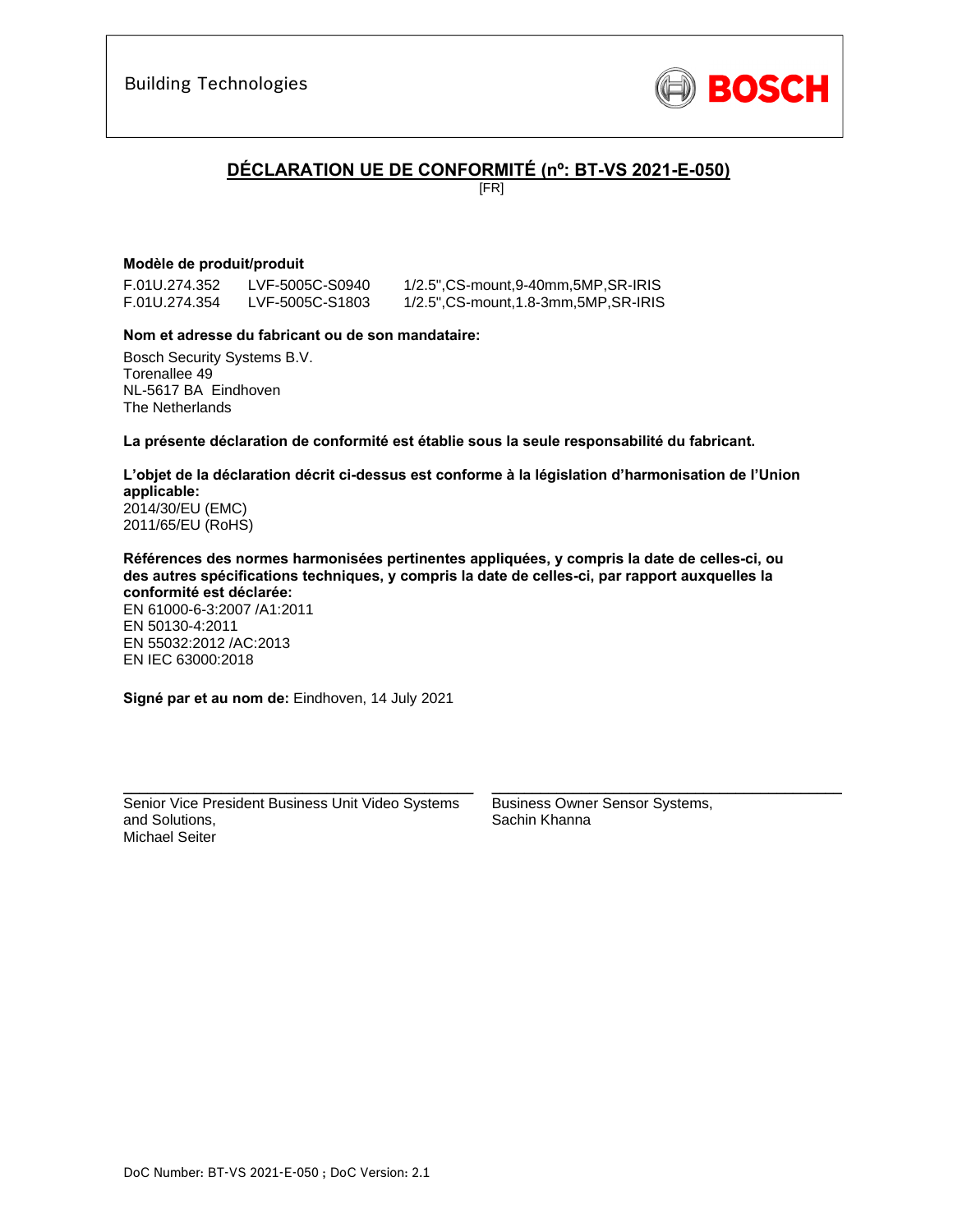

## **EU IZJAVA O SUKLADNOSTI (br. BT-VS 2021-E-050)**

[HR]

## **Uzorak proizvoda/proizvod:**

F.01U.274.352 LVF-5005C-S0940 1/2.5",CS-mount,9-40mm,5MP,SR-IRIS

1/2.5", CS-mount, 1.8-3mm, 5MP, SR-IRIS

### **Ime i adresa proizvođača ili njegovog ovlaštenog zastupnika:**

Bosch Security Systems B.V. Torenallee 49 NL-5617 BA Eindhoven The Netherlands

**Za izdavanje EU izjave o sukladnosti odgovoran je isključivo proizvođač.** 

**Predmet navedene izjave u skladu je s mjerodavnim zakonodavstvom Unije o usklađivanju:** 2014/30/EU (EMC) 2011/65/EU (RoHS)

**Upućivanja na relevantne primijenjene usklađene norme, uključujući datum norme, ili upućivanja na druge tehničke specifikacije, uključujući datum specifikacije, u vezi s kojima se izjavljuje sukladnost:** 

EN 61000-6-3:2007 /A1:2011 EN 50130-4:2011 EN 55032:2012 /AC:2013 EN IEC 63000:2018

**Potpisano za i u ime:** Eindhoven, 14 July 2021

Senior Vice President Business Unit Video Systems and Solutions, Michael Seiter

\_\_\_\_\_\_\_\_\_\_\_\_\_\_\_\_\_\_\_\_\_\_\_\_\_\_\_\_\_\_\_\_\_\_\_\_\_\_\_\_\_\_\_

Business Owner Sensor Systems, Sachin Khanna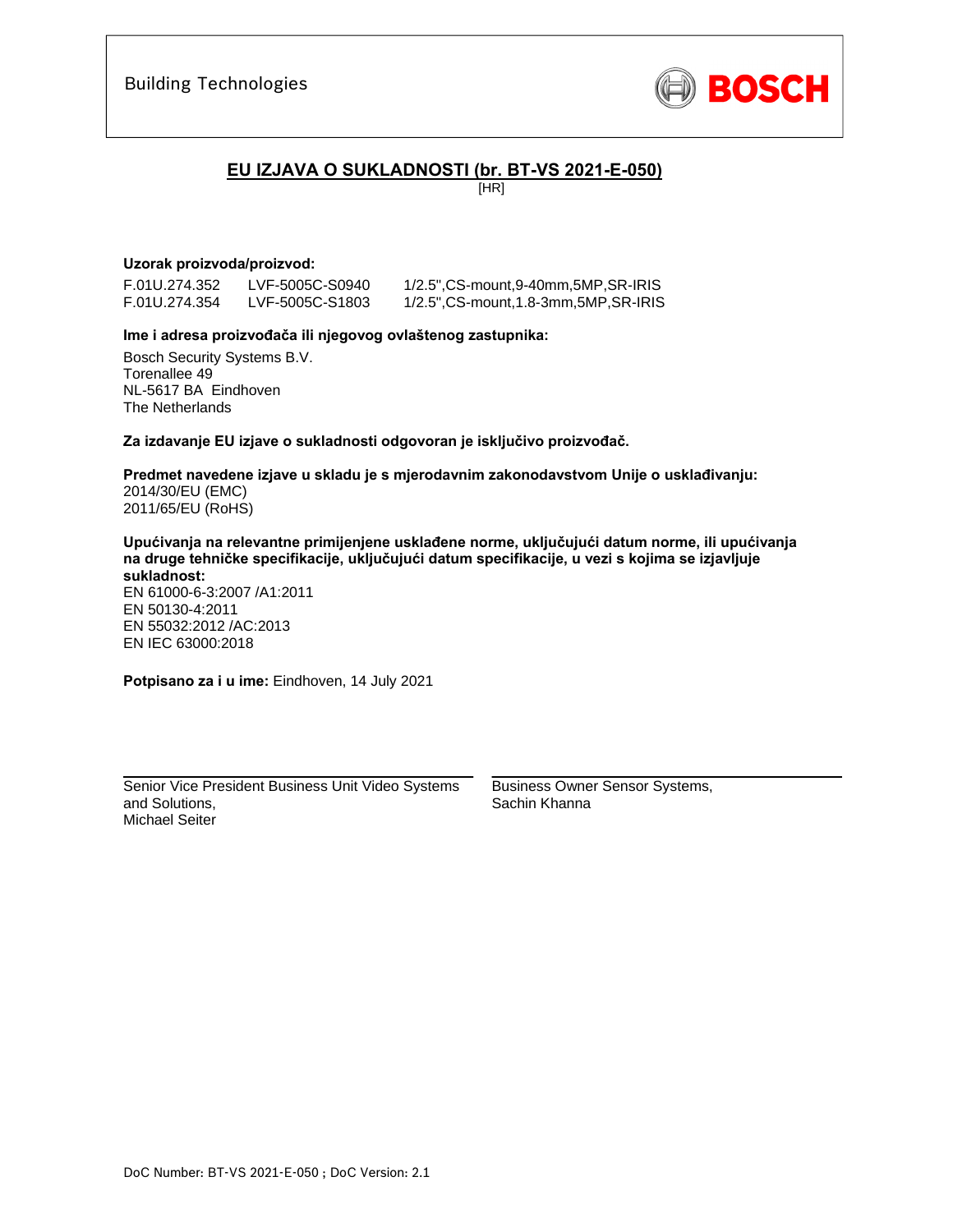

## **DICHIARAZIONE DI CONFORMITÀ UE (N. BT-VS 2021-E-050)**

 $[IT]$ 

## **Modello di prodotto/prodotto:**

F.01U.274.352 LVF-5005C-S0940 1/2.5",CS-mount,9-40mm,5MP,SR-IRIS 1/2.5", CS-mount, 1.8-3mm, 5MP, SR-IRIS

### **Nome e indirizzo del fabbricante o del suo rappresentante autorizzato:**

Bosch Security Systems B.V. Torenallee 49 NL-5617 BA Eindhoven The Netherlands

**La presente dichiarazione di conformità è rilasciata sotto la responsabilità esclusiva del fabbricante.** 

## **L'oggetto della dichiarazione di cui sopra è conforme alla pertinente normativa di armonizzazione dell'Unione:** 2014/30/EU (EMC)

2011/65/EU (RoHS)

**Riferimento alle pertinenti norme armonizzate utilizzate, compresa la data delle norme, o riferimenti alle altre specifiche tecniche in relazione alle quali è dichiarata la conformità, compresa la data delle specifiche:**  EN 61000-6-3:2007 /A1:2011 EN 50130-4:2011 EN 55032:2012 /AC:2013 EN IEC 63000:2018

**Firmato a nome e per conto di:** Eindhoven, 14 July 2021

Senior Vice President Business Unit Video Systems and Solutions, Michael Seiter

\_\_\_\_\_\_\_\_\_\_\_\_\_\_\_\_\_\_\_\_\_\_\_\_\_\_\_\_\_\_\_\_\_\_\_\_\_\_\_\_\_\_\_

Business Owner Sensor Systems, Sachin Khanna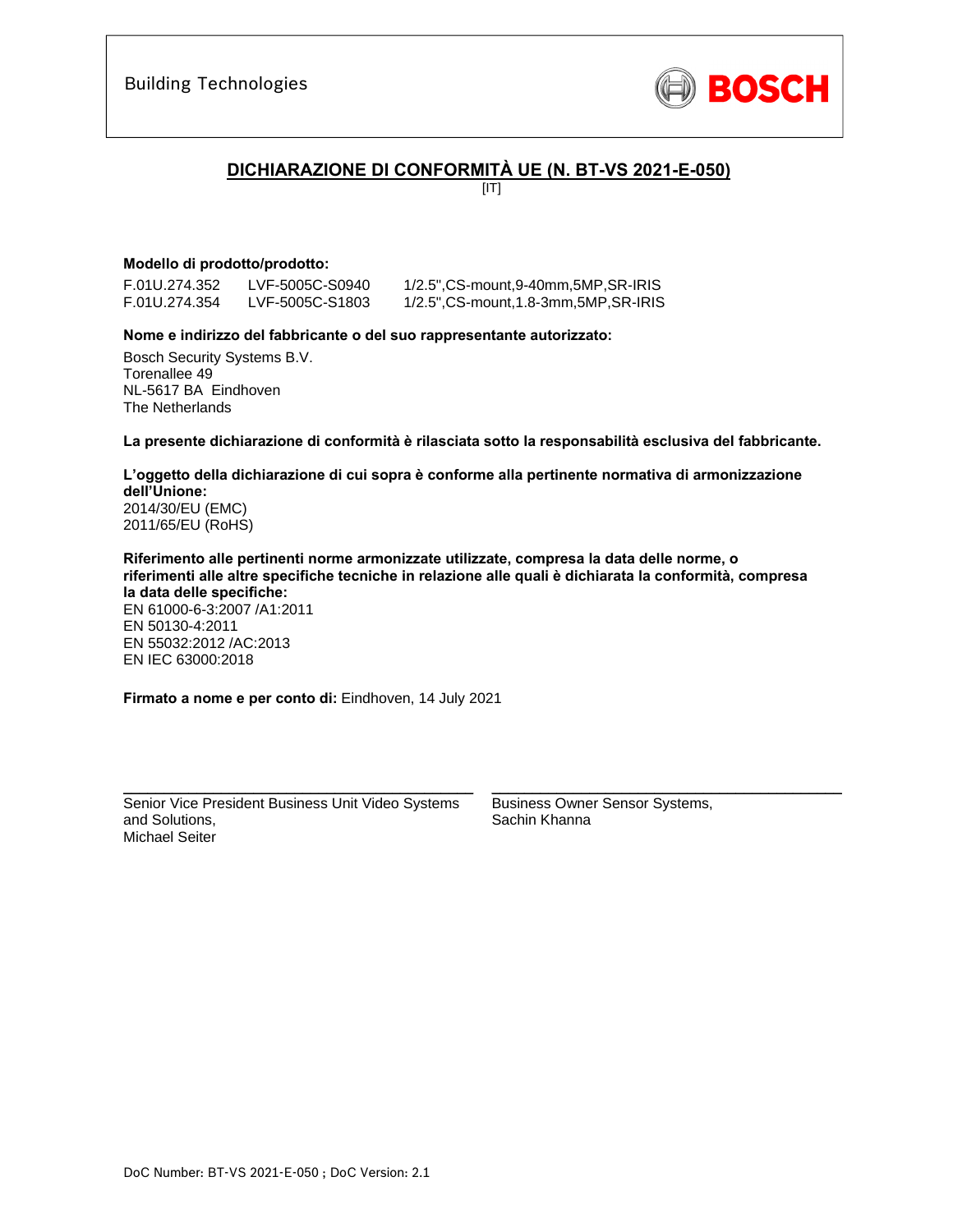

# **ES ATBILSTĪBAS DEKLARĀCIJA (Nr. BT-VS 2021-E-050)**

[LV]

## **Produkta modelis / produkts:**

F.01U.274.352 LVF-5005C-S0940 1/2.5",CS-mount,9-40mm,5MP,SR-IRIS

F.01U.274.354 LVF-5005C-S1803 1/2.5",CS-mount,1.8-3mm,5MP,SR-IRIS

### **Ražotāja vai viņa pilnvarotā pārstāvja nosaukums un adrese:**

Bosch Security Systems B.V. Torenallee 49 NL-5617 BA Eindhoven The Netherlands

**Šī atbilstības deklarācija ir izdota vienīgi uz ražotāja atbildību.** 

**Iepriekš aprakstītais deklarācijas priekšmets atbilst attiecīgajam Savienības saskaņošanas tiesību aktam:** 2014/30/EU (EMC)

2011/65/EU (RoHS)

**Atsauces uz attiecīgajiem izmantotajiem standartiem, norādot standarta datumu, vai atsauces uz citām tehniskām specifikācijām, norādot specifikācijas datumu, ar kuru saistīta atbilstības deklarēšana:** 

EN 61000-6-3:2007 /A1:2011 EN 50130-4:2011 EN 55032:2012 /AC:2013 EN IEC 63000:2018

**Parakstīts šādas personas vārdā:** Eindhoven, 14 July 2021

Senior Vice President Business Unit Video Systems and Solutions, Michael Seiter

\_\_\_\_\_\_\_\_\_\_\_\_\_\_\_\_\_\_\_\_\_\_\_\_\_\_\_\_\_\_\_\_\_\_\_\_\_\_\_\_\_\_\_

Business Owner Sensor Systems, Sachin Khanna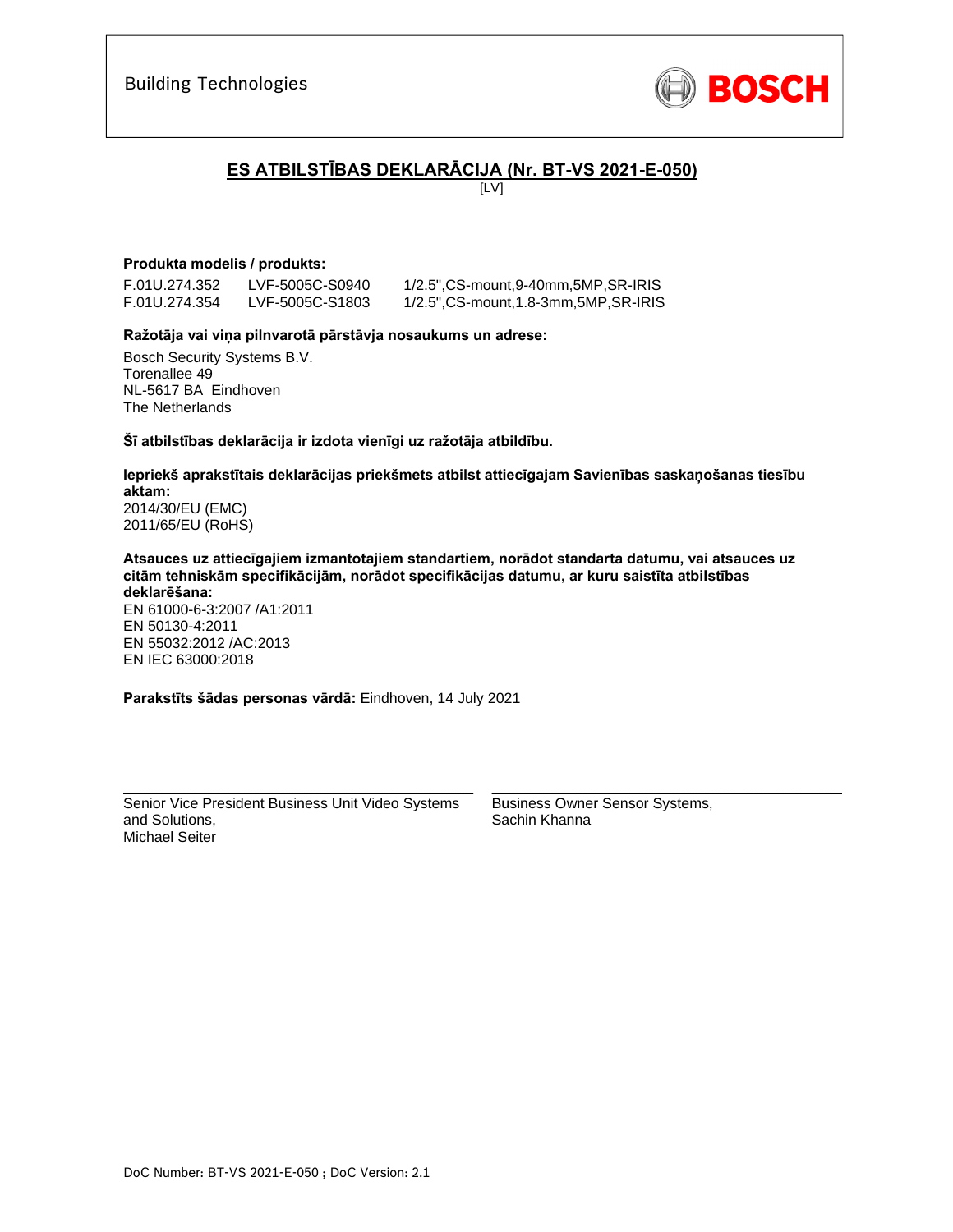

## **ES ATITIKTIES DEKLARACIJA (Nr. BT-VS 2021-E-050)**

 $[LT]$ 

## **Gaminio modelis / gaminys:**

F.01U.274.352 LVF-5005C-S0940 1/2.5",CS-mount,9-40mm,5MP,SR-IRIS 1/2.5", CS-mount, 1.8-3mm, 5MP, SR-IRIS

### **Gamintojo arba jo įgaliotojo atstovo pavadinimas ir adresas:**

Bosch Security Systems B.V. Torenallee 49 NL-5617 BA Eindhoven The Netherlands

**Ši atitikties deklaracija išduota tik gamintojo atsakomybe.** 

**Pirmiau aprašytas deklaracijos objektas atitinka susijusius derinamuosius Sąjungos teisės aktus:** 2014/30/EU (EMC) 2011/65/EU (RoHS)

**Susijusių taikytų darniųjų standartų nuorodos (įskaitant standarto datą) arba kitų techninių specifikacijų, pagal kurias buvo deklaruota atitiktis, nuorodos (įskaitant specifikacijos datą)** 

EN 61000-6-3:2007 /A1:2011 EN 50130-4:2011 EN 55032:2012 /AC:2013 EN IEC 63000:2018

**Už ką ir kieno vardu pasirašyta:** Eindhoven, 14 July 2021

Senior Vice President Business Unit Video Systems and Solutions, Michael Seiter

\_\_\_\_\_\_\_\_\_\_\_\_\_\_\_\_\_\_\_\_\_\_\_\_\_\_\_\_\_\_\_\_\_\_\_\_\_\_\_\_\_\_\_

Business Owner Sensor Systems, Sachin Khanna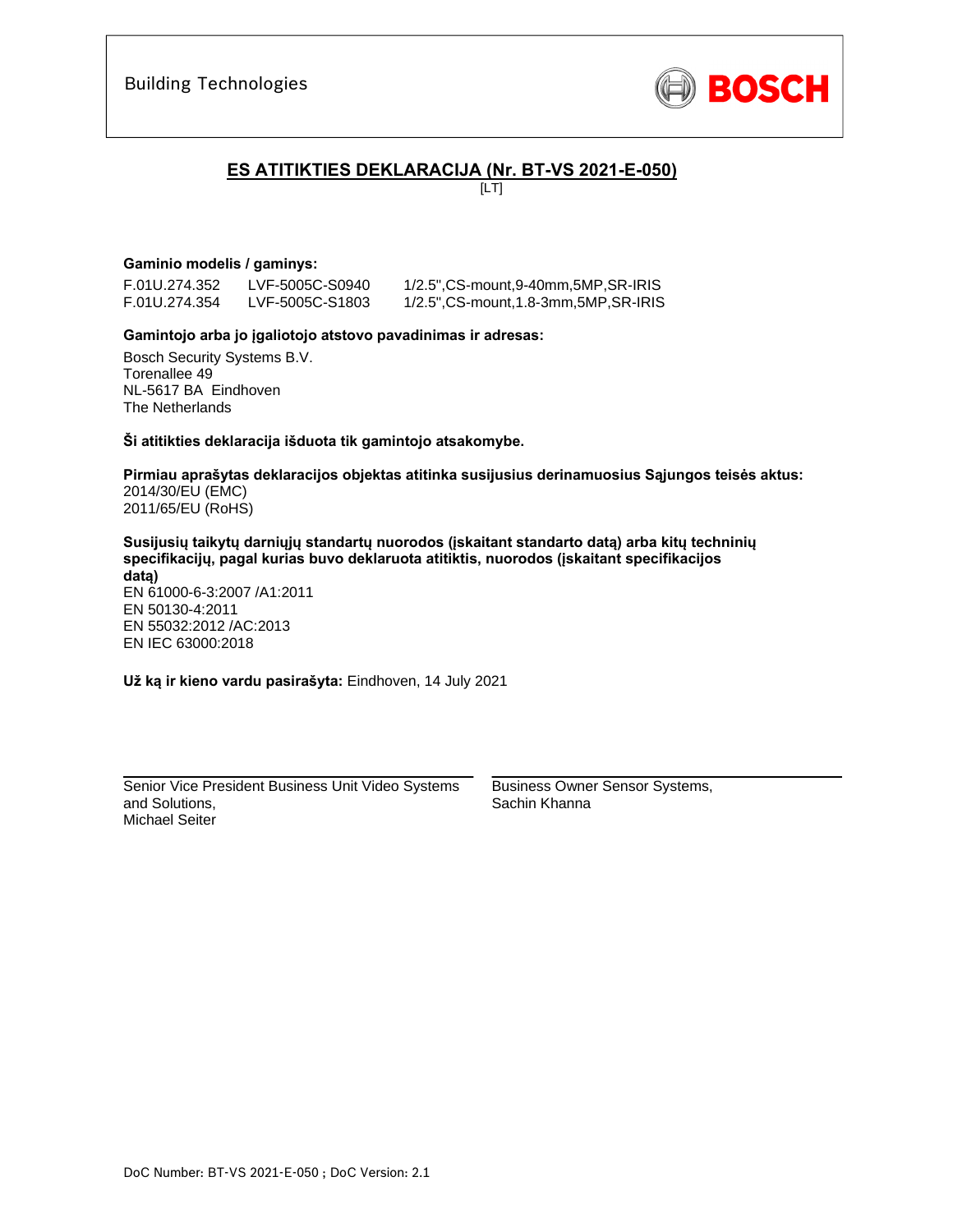

## **(BT-VS 2021-E-050 sz.) EU–MEGFELELŐSÉGI NYILATKOZAT**

[HU]

### **Termékmodell/termék:**

F.01U.274.354 LVF-5005C-S1803 1/2.5",CS-mount,1.8-3mm,5MP,SR-IRIS

F.01U.274.352 LVF-5005C-S0940 1/2.5",CS-mount,9-40mm,5MP,SR-IRIS

### **A gyártó vagy meghatalmazott képviselőjének neve és címe:**

Bosch Security Systems B.V. Torenallee 49 NL-5617 BA Eindhoven The Netherlands

**Ezt a megfelelőségi nyilatkozatot a gyártó kizárólagos felelőssége mellett adják ki.** 

**A fent ismertetett nyilatkozat tárgya megfelel a vonatkozó uniós harmonizációs jogszabályoknak:** 2014/30/EU (EMC) 2011/65/EU (RoHS)

**Az alkalmazott harmonizált szabványokra való hivatkozás vagy azokra az egyéb műszaki leírásokra való hivatkozások, amelyekkel kapcsolatban megfelelőségi nyilatkozatot tettek, az adott szabvány/specifikáció kiadási dátumának megadása mellett:** 

EN 61000-6-3:2007 /A1:2011 EN 50130-4:2011 EN 55032:2012 /AC:2013 EN IEC 63000:2018

**A nyilatkozatot a következő gyártó nevében és megbízásából írták alá:** Eindhoven, 14 July 2021

Senior Vice President Business Unit Video Systems and Solutions, Michael Seiter

\_\_\_\_\_\_\_\_\_\_\_\_\_\_\_\_\_\_\_\_\_\_\_\_\_\_\_\_\_\_\_\_\_\_\_\_\_\_\_\_\_\_\_

Business Owner Sensor Systems, Sachin Khanna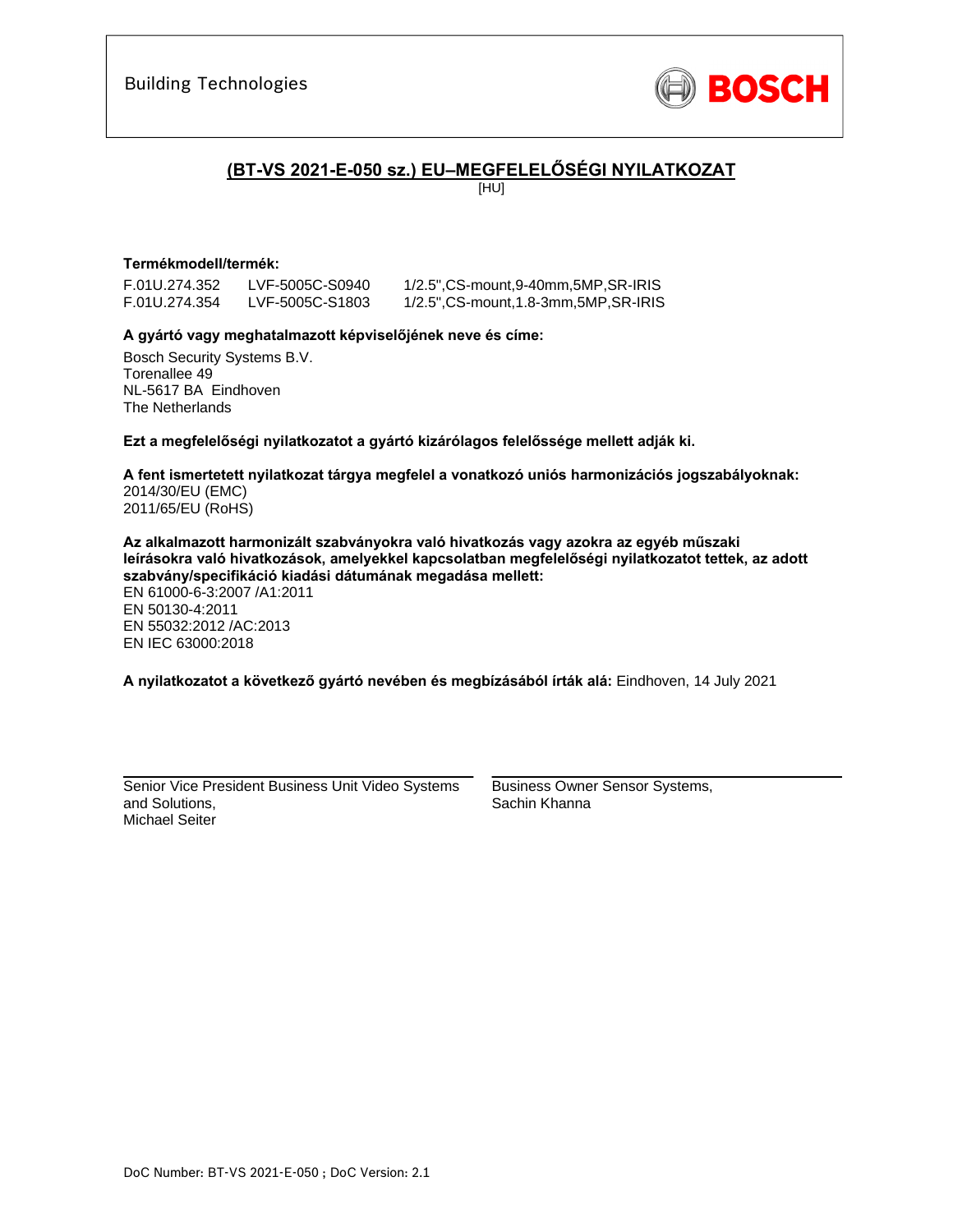

## **DIKJARAZZJONI TA' KONFORMITÀ TAL-UE (Nru: BT-VS 2021-E-050)**

[MT]

## **Il-prodott:**

F.01U.274.352 LVF-5005C-S0940 1/2.5",CS-mount,9-40mm,5MP,SR-IRIS

1/2.5", CS-mount, 1.8-3mm, 5MP, SR-IRIS

### **L-isem u l-indirizz tal-manifattur jew tar-rappreżentant awtorizzat tiegħu:**

Bosch Security Systems B.V. Torenallee 49 NL-5617 BA Eindhoven The Netherlands

**Din id-dikjarazzjoni ta' konformità tinħareg taħt ir-responsabbiltà unika tal-manifattur.** 

**L-għan tad-dikjarazzjoni deskritt hawn fuq huwa konformi mal-leġislazzjoni ta' armonizzazzjoni rilevanti tal-Unjoni:** 2014/30/EU (EMC) 2011/65/EU (RoHS)

**Ir-referenzi għall-istandards armonizzati rilevanti li ntużaw, inkluża d-data tal-istandard, jew irreferenzi għall-ispeċifikazzjonijiet tekniċi l-oħra, inkluża d-data tal-ispeċifikazzjoni, li b'relazzjoni għalihom tkun qed tiġi ddikjarata l-konformità:**  EN 61000-6-3:2007 /A1:2011 EN 50130-4:2011 EN 55032:2012 /AC:2013 EN IEC 63000:2018

**Iffirmat għal u f'isem:** Eindhoven, 14 July 2021

\_\_\_\_\_\_\_\_\_\_\_\_\_\_\_\_\_\_\_\_\_\_\_\_\_\_\_\_\_\_\_\_\_\_\_\_\_\_\_\_\_\_\_ Senior Vice President Business Unit Video Systems and Solutions, Michael Seiter

Business Owner Sensor Systems, Sachin Khanna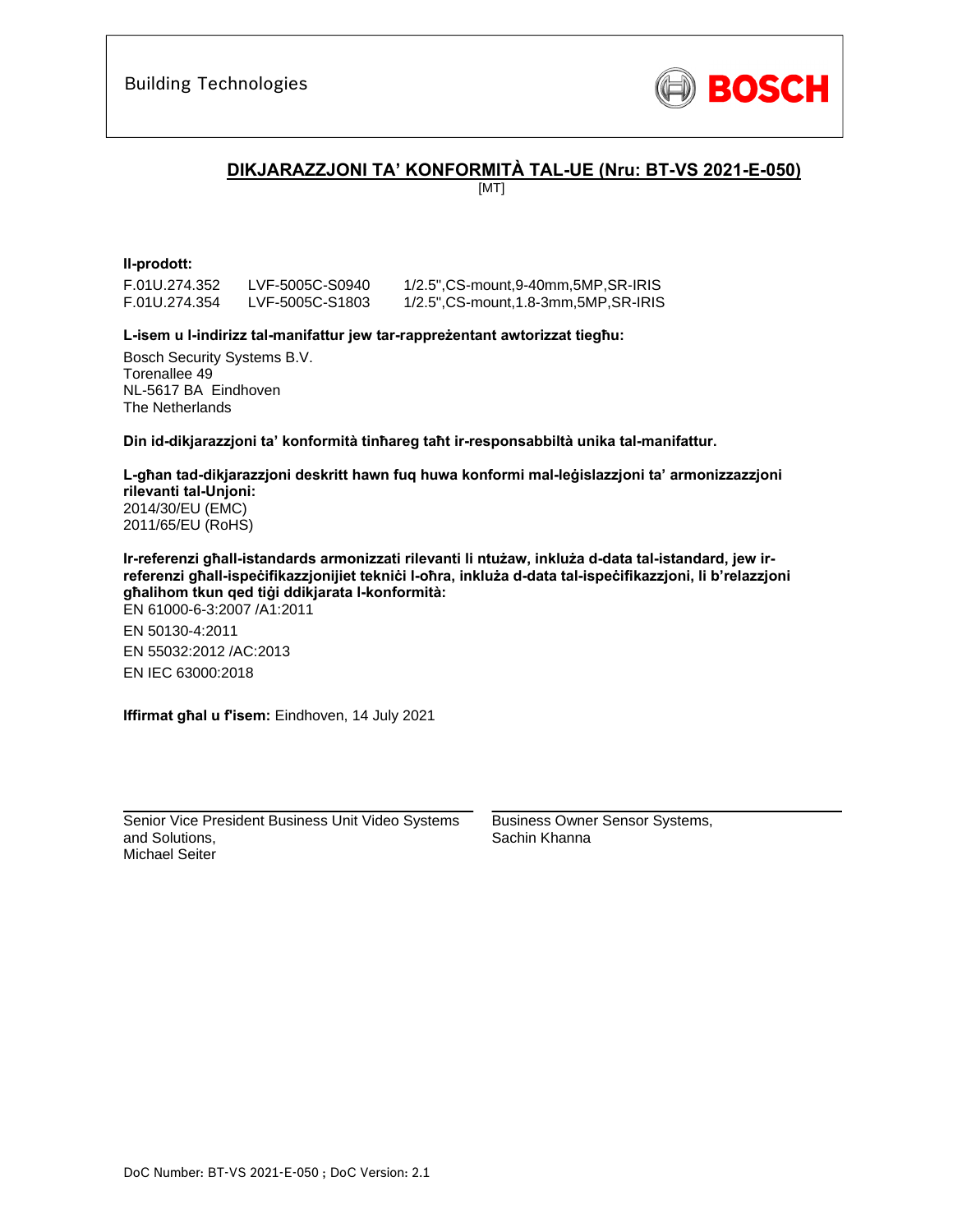

## **EU-CONFORMITEITSVERKLARING (Nr. BT-VS 2021-E-050)**

[NL]

## **Product:**

F.01U.274.352 LVF-5005C-S0940 1/2.5",CS-mount,9-40mm,5MP,SR-IRIS

F.01U.274.354 LVF-5005C-S1803 1/2.5",CS-mount,1.8-3mm,5MP,SR-IRIS

### **Naam en adres van de fabrikant of zijn gemachtigde:**

Bosch Security Systems B.V. Torenallee 49 NL-5617 BA Eindhoven The Netherlands

**Deze conformiteitsverklaring wordt verstrekt onder volledige verantwoordelijkheid van de fabrikant.** 

**Het hierboven beschreven voorwerp is in overeenstemming met de desbetreffende harmonisatiewetgeving van de Unie:** 2014/30/EU (EMC) 2011/65/EU (RoHS)

**Vermelding van de toegepaste relevante geharmoniseerde normen, met inbegrip van de datum van de norm, of van de andere technische specificaties, met inbegrip van de datum van de specificatie, waarop de conformiteitsverklaring betrekking heeft:**  EN 61000-6-3:2007 /A1:2011 EN 50130-4:2011 EN 55032:2012 /AC:2013 EN IEC 63000:2018

**Ondertekend voor en namens:** Eindhoven, 14 July 2021

Senior Vice President Business Unit Video Systems and Solutions, Michael Seiter

\_\_\_\_\_\_\_\_\_\_\_\_\_\_\_\_\_\_\_\_\_\_\_\_\_\_\_\_\_\_\_\_\_\_\_\_\_\_\_\_\_\_\_

Business Owner Sensor Systems, Sachin Khanna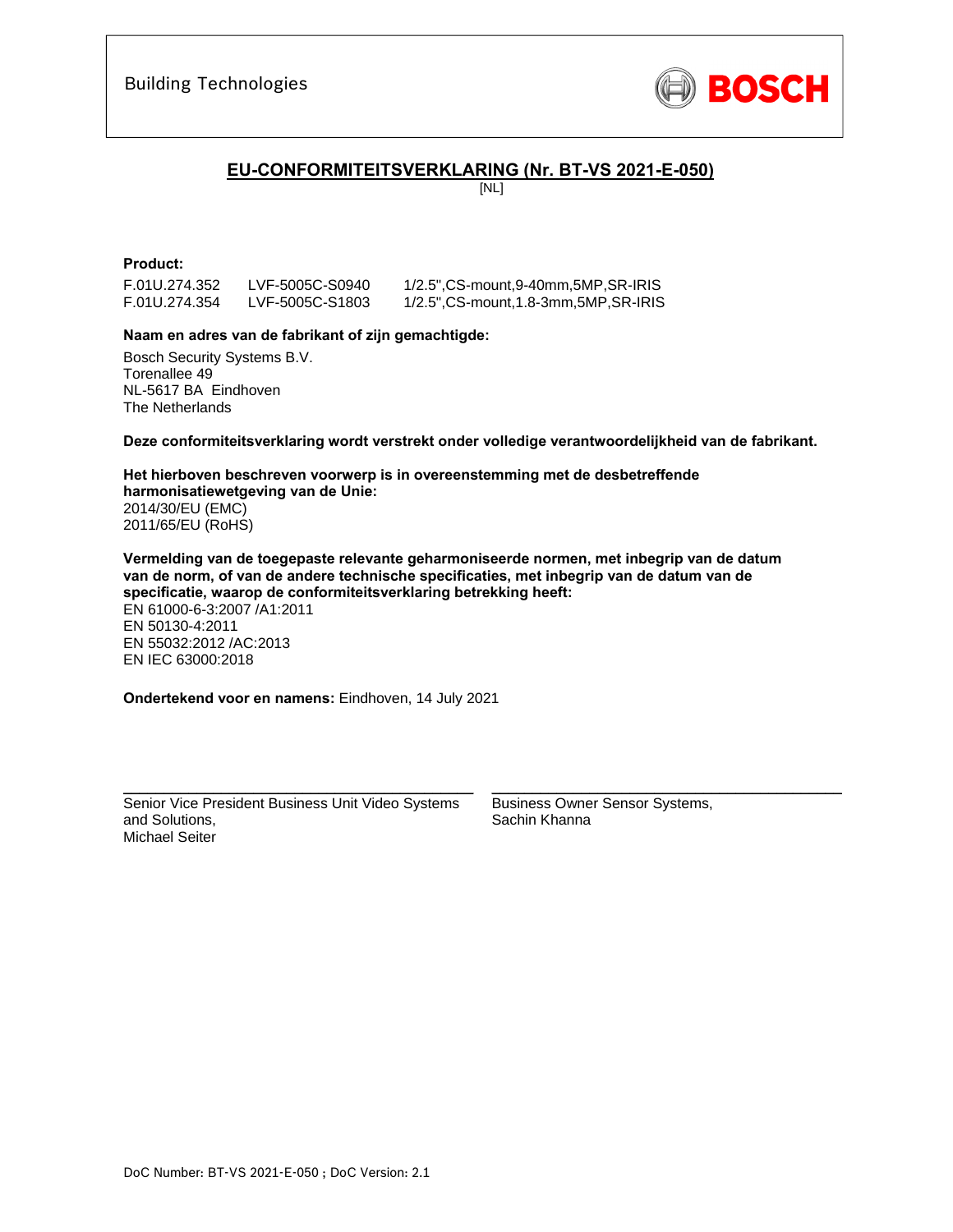

## **DEKLARACJA ZGODNOŚCI UE (nr: BT-VS 2021-E-050)**

[PL]

### **Model produktu/product:**

F.01U.274.352 LVF-5005C-S0940 1/2.5",CS-mount,9-40mm,5MP,SR-IRIS

1/2.5", CS-mount, 1.8-3mm, 5MP, SR-IRIS

### **Nazwa i adres producenta lub jego upoważnionego przedstawiciela:**

Bosch Security Systems B.V. Torenallee 49 NL-5617 BA Eindhoven The Netherlands

**Niniejsza deklaracja zgodności wydana zostaje na wyłączną odpowiedzialność producenta.** 

**Wymieniony powyżej przedmiot niniejszej deklaracji jest zgodny z odnośnymi wymaganiami unijnego prawodawstwa harmonizacyjnego:** 2014/30/EU (EMC) 2011/65/EU (RoHS)

**Odwołania do odnośnych norm zharmonizowanych, które zastosowano, wraz z datą normy, lub do innych specyfikacji technicznych, wraz z datą specyfikacji, w odniesieniu do których deklarowana jest zgodność:**  EN 61000-6-3:2007 /A1:2011 EN 50130-4:2011 EN 55032:2012 /AC:2013 EN IEC 63000:2018

**Podpisano w imieniu:** Eindhoven, 14 July 2021

Senior Vice President Business Unit Video Systems and Solutions, Michael Seiter

\_\_\_\_\_\_\_\_\_\_\_\_\_\_\_\_\_\_\_\_\_\_\_\_\_\_\_\_\_\_\_\_\_\_\_\_\_\_\_\_\_\_\_

Business Owner Sensor Systems, Sachin Khanna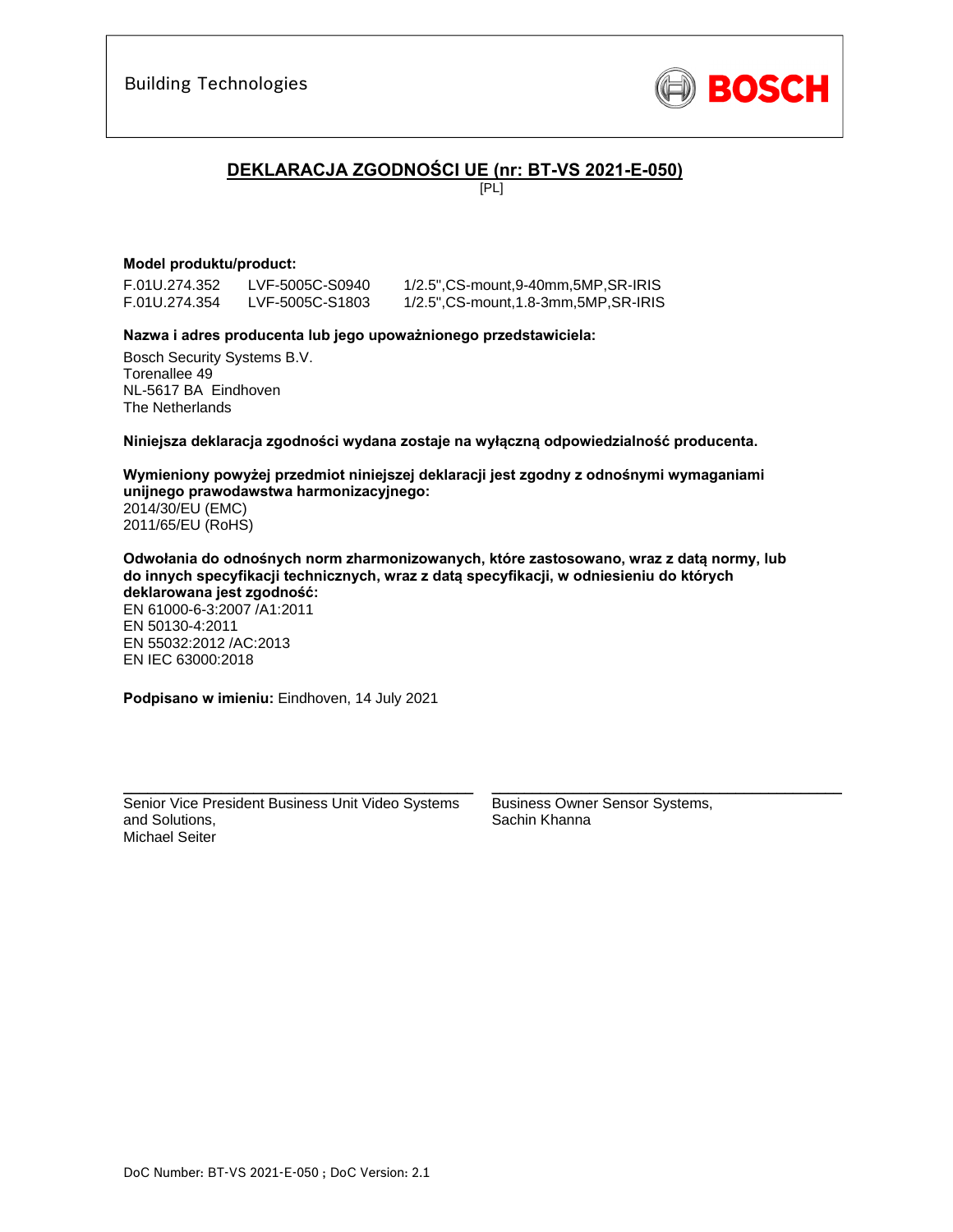

## **DECLARAÇÃO UE DE CONFORMIDADE (N.º: BT-VS 2021-E-050)**

[PT]

## **Modelo do produto/produto:**

F.01U.274.352 LVF-5005C-S0940 1/2.5",CS-mount,9-40mm,5MP,SR-IRIS

F.01U.274.354 LVF-5005C-S1803 1/2.5",CS-mount,1.8-3mm,5MP,SR-IRIS

### **Nome e endereço do fabricante ou do respetivo mandatário:**

Bosch Security Systems B.V. Torenallee 49 NL-5617 BA Eindhoven The Netherlands

**A presente declaração de conformidade é emitida sob a exclusiva responsabilidade do fabricante.** 

**O objeto da declaração acima descrito está em conformidade com a legislação de harmonização da União aplicável:** 2014/30/EU (EMC) 2011/65/EU (RoHS)

**Referências às normas harmonizadas aplicáveis utilizadas, incluindo a data da norma, ou às outras especificações técnicas, incluindo a data da especificação, em relação às quais é declarada a conformidade:**  EN 61000-6-3:2007 /A1:2011 EN 50130-4:2011 EN 55032:2012 /AC:2013 EN IEC 63000:2018

**Assinado por e em nome de:** Eindhoven, 14 July 2021

Senior Vice President Business Unit Video Systems and Solutions, Michael Seiter

\_\_\_\_\_\_\_\_\_\_\_\_\_\_\_\_\_\_\_\_\_\_\_\_\_\_\_\_\_\_\_\_\_\_\_\_\_\_\_\_\_\_\_

Business Owner Sensor Systems, Sachin Khanna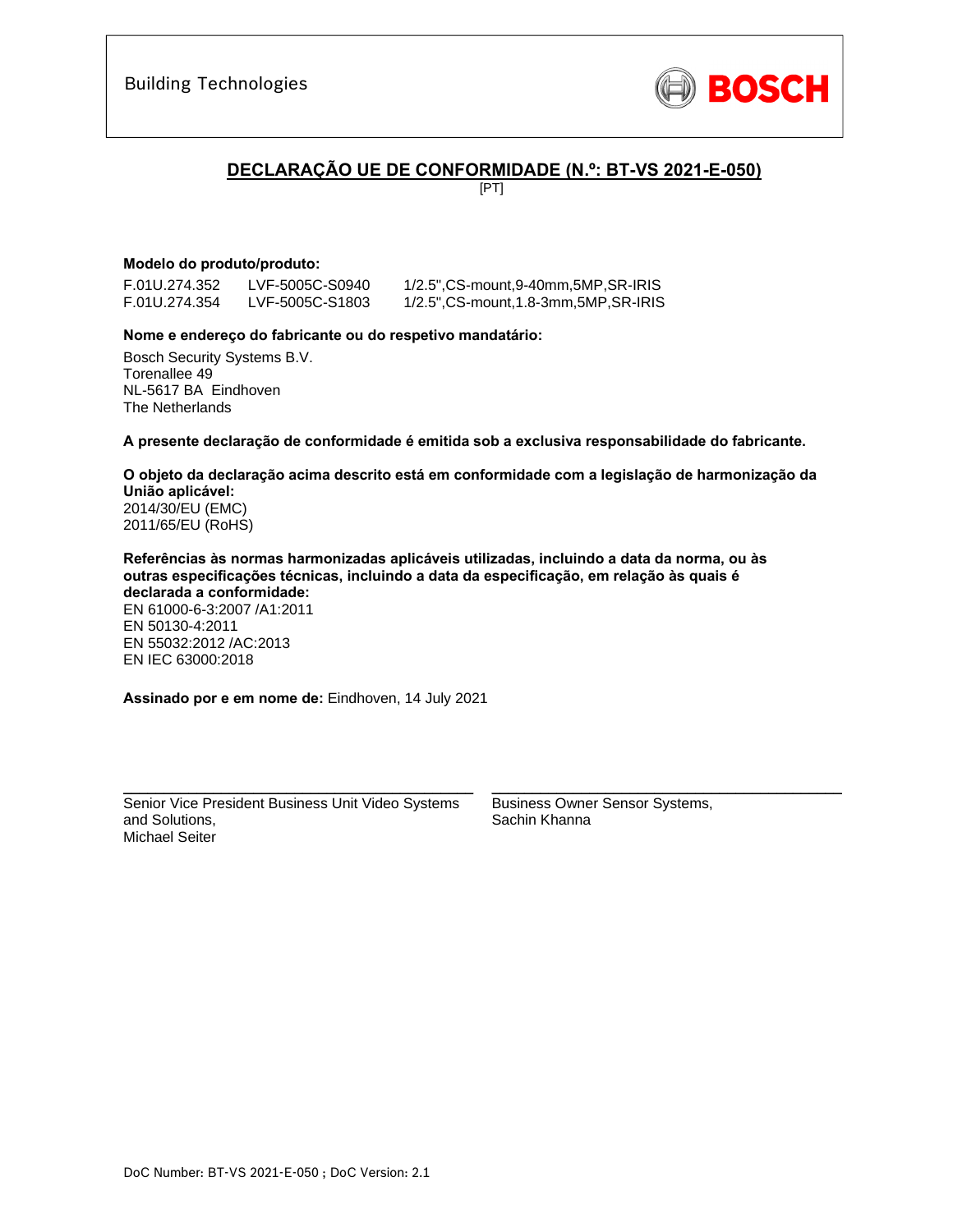

## **DECLARAȚIA UE DE CONFORMITATE (NR. BT-VS 2021-E-050)**

[RO]

## **Modelul de produs/produsul:**

F.01U.274.352 LVF-5005C-S0940 1/2.5",CS-mount,9-40mm,5MP,SR-IRIS

1/2.5", CS-mount,1.8-3mm,5MP, SR-IRIS

### **Denumirea și adresa producătorului sau a reprezentantului său autorizat:**

Bosch Security Systems B.V. Torenallee 49 NL-5617 BA Eindhoven The Netherlands

**Prezenta declarație de conformitate este emisă pe răspunderea exclusivă a producătorului.** 

#### **Obiectul declarației descris mai sus este în conformitate cu legislația relevantă de armonizare a Uniunii:** 2014/30/EU (EMC)

2011/65/EU (RoHS)

#### **Trimiteri la standardele armonizate relevante folosite, inclusiv data standardului, sau trimiteri la celelalte specificații tehnice, inclusiv data specificațiilor, în legătură cu care se declară conformitatea:**

EN 61000-6-3:2007 /A1:2011 EN 50130-4:2011 EN 55032:2012 /AC:2013 EN IEC 63000:2018

**Semnat pentru și în numele:** Eindhoven, 14 July 2021

Senior Vice President Business Unit Video Systems and Solutions, Michael Seiter

\_\_\_\_\_\_\_\_\_\_\_\_\_\_\_\_\_\_\_\_\_\_\_\_\_\_\_\_\_\_\_\_\_\_\_\_\_\_\_\_\_\_\_

Business Owner Sensor Systems, Sachin Khanna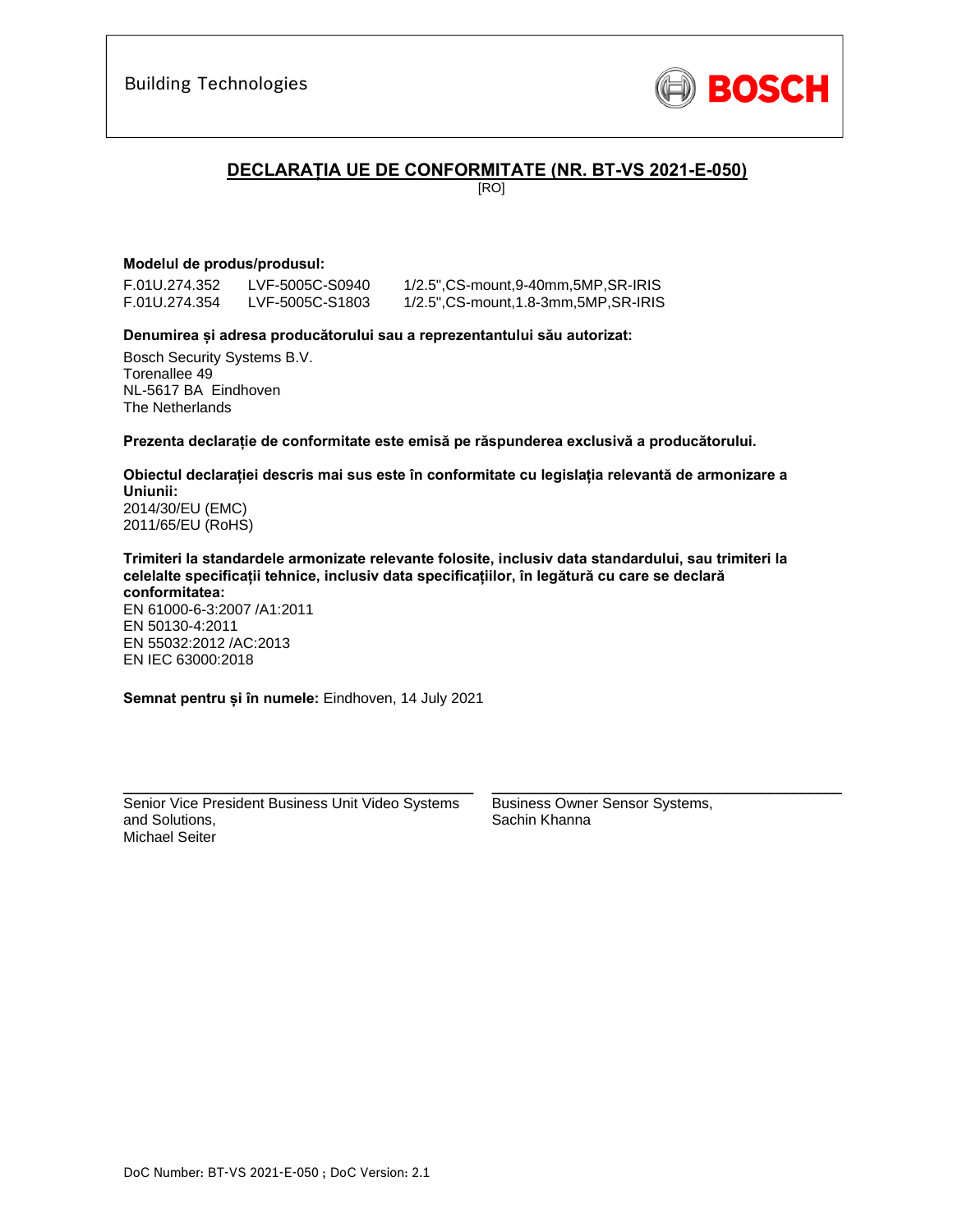

# **EÚ VYHLÁSENIE O ZHODE (č. BT-VS 2021-E-050)**

[SK]

## **Typ výrobku/výrobok:**

F.01U.274.352 LVF-5005C-S0940 1/2.5",CS-mount,9-40mm,5MP,SR-IRIS

1/2.5", CS-mount, 1.8-3mm, 5MP, SR-IRIS

### **Meno a adresa výrobcu alebo jeho splnomocneného zástupcu:**

Bosch Security Systems B.V. Torenallee 49 NL-5617 BA Eindhoven The Netherlands

**Toto vyhlásenie o zhode sa vydáva na výhradnú zodpovednosť výrobcu.** 

**Uvedený predmet vyhlásenia je v zhode s príslušnými harmonizačnými právnymi predpismi Únie:** 2014/30/EU (EMC) 2011/65/EU (RoHS)

**Odkazy na príslušné použité harmonizované normy vrátane dátumu normy alebo odkazy na iné technické špecifikácie vrátane dátumu špecifikácie, v súvislosti s ktorými sa zhoda vyhlasuje:** 

EN 61000-6-3:2007 /A1:2011 EN 50130-4:2011 EN 55032:2012 /AC:2013 EN IEC 63000:2018

**Podpísané za a v mene:** Eindhoven, 14 July 2021

Senior Vice President Business Unit Video Systems and Solutions, Michael Seiter

\_\_\_\_\_\_\_\_\_\_\_\_\_\_\_\_\_\_\_\_\_\_\_\_\_\_\_\_\_\_\_\_\_\_\_\_\_\_\_\_\_\_\_

Business Owner Sensor Systems, Sachin Khanna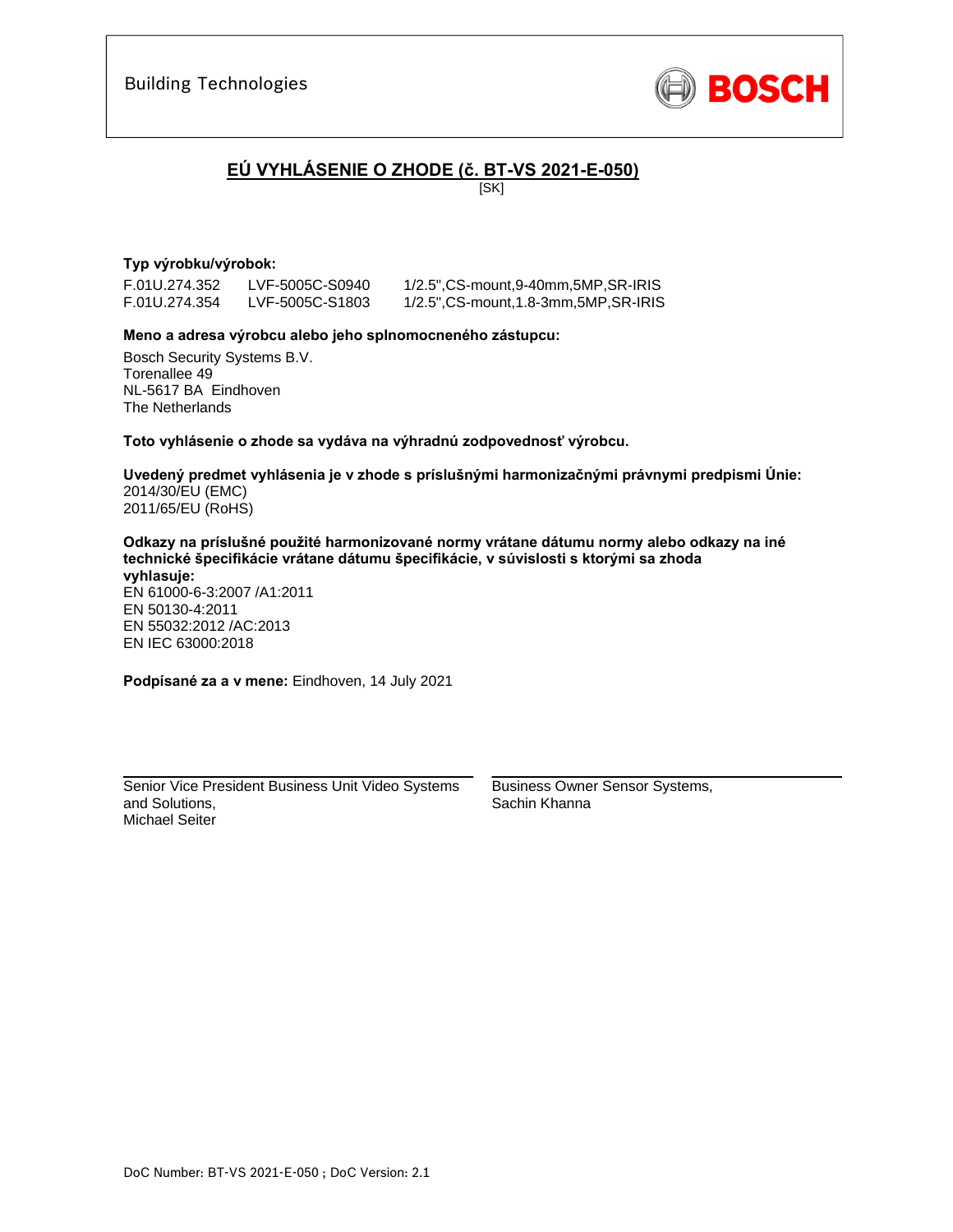

## **IZJAVA EU O SKLADNOSTI (št. BT-VS 2021-E-050)**

[SL]

### **Model proizvoda/proizvod:**

F.01U.274.352 LVF-5005C-S0940 1/2.5",CS-mount,9-40mm,5MP,SR-IRIS

1/2.5", CS-mount, 1.8-3mm, 5MP, SR-IRIS

### **Ime in naslov proizvajalca ali njegovega pooblaščenega zastopnika:**

Bosch Security Systems B.V. Torenallee 49 NL-5617 BA Eindhoven The Netherlands

**Ta izjava o skladnosti je izdana na lastno odgovornost proizvajalca.** 

**Predmet navedene izjave je v skladu z ustrezno zakonodajo Unije o harmonizaciji:** 2014/30/EU (EMC) 2011/65/EU (RoHS)

**Sklicevanja na uporabljene harmonizirane standarde, vključno z datumom standarda, ali sklicevanja na druge tehnične specifikacije, vključno z datumom specifikacije, v zvezi s katerimi je skladnost deklarirana:** 

EN 61000-6-3:2007 /A1:2011 EN 50130-4:2011 EN 55032:2012 /AC:2013 EN IEC 63000:2018

**Podpisano za in v imenu:** Eindhoven, 14 July 2021

Senior Vice President Business Unit Video Systems and Solutions, Michael Seiter

\_\_\_\_\_\_\_\_\_\_\_\_\_\_\_\_\_\_\_\_\_\_\_\_\_\_\_\_\_\_\_\_\_\_\_\_\_\_\_\_\_\_\_

Business Owner Sensor Systems, Sachin Khanna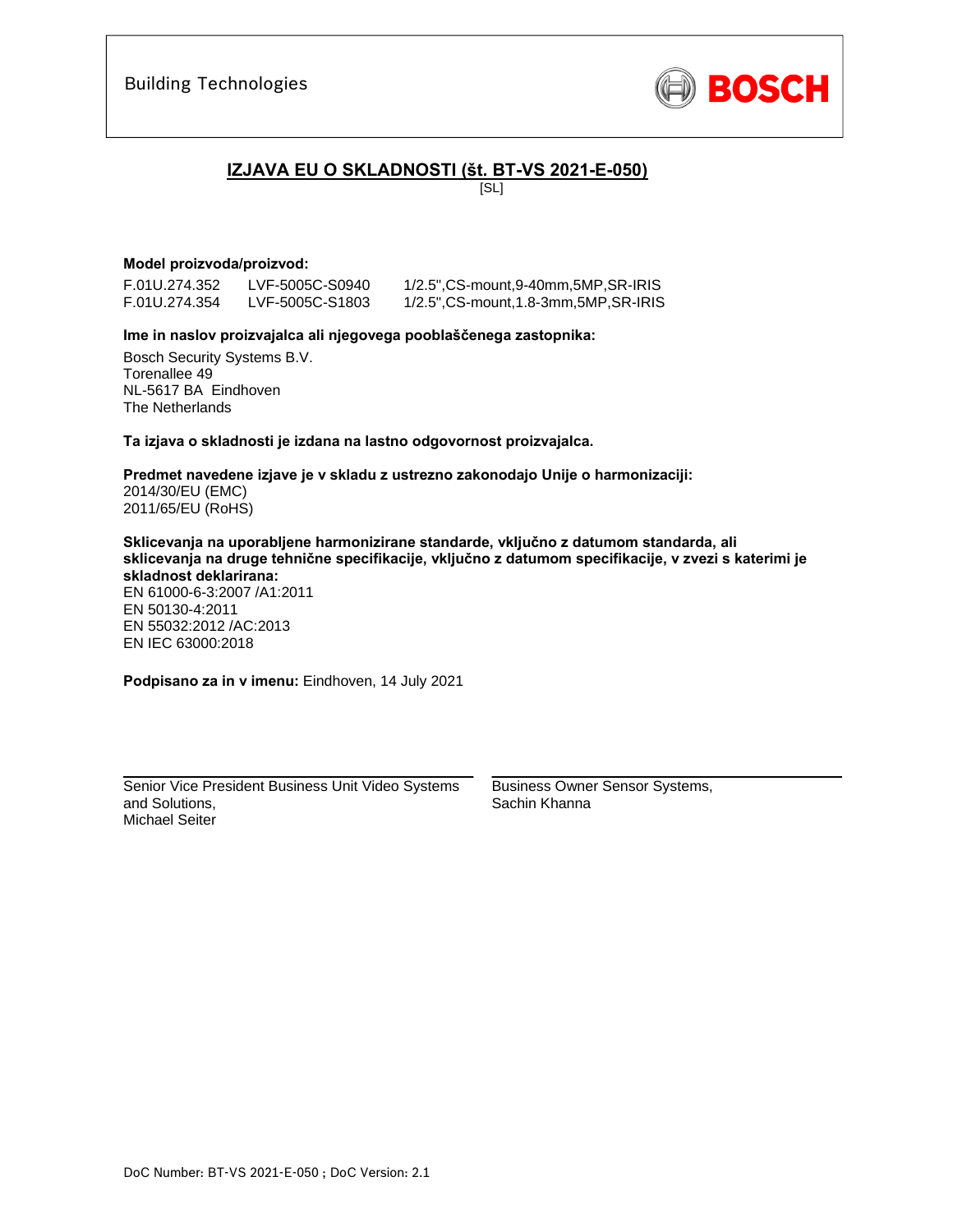

## **EU-VAATIMUSTENMUKAISUUSVAKUUTUS (N:o BT-VS 2021-E-050)**

[FI]

## **Tuotemalli/tuote:**

F.01U.274.352 LVF-5005C-S0940 1/2.5",CS-mount,9-40mm,5MP,SR-IRIS

LVF-5005C-S1803 1/2.5",CS-mount,1.8-3mm,5MP,SR-IRIS

### **Valmistajan tai sen valtuutetun edustajan nimi ja osoite:**

Bosch Security Systems B.V. Torenallee 49 NL-5617 BA Eindhoven The Netherlands

**Tämä vaatimustenmukaisuusvakuutus on annettu valmistajan yksinomaisella vastuulla.** 

**Edellä kuvattu vakuutuksen kohde on asiaa koskevan unionin yhdenmukaistamislainsäädännön vaatimusten mukainen:** 2014/30/EU (EMC) 2011/65/EU (RoHS)

**Viittaus niihin asiaankuuluviin yhdenmukaistettuihin standardeihin, joita on käytetty, sekä kyseisten standardien hyväksymispäivä tai viittaus muihin teknisiin eritelmiin, joiden perusteella vaatimustenmukaisuusvakuutus on annettu, sekä kyseisten eritelmien hyväksymispäivä:**  EN 61000-6-3:2007 /A1:2011 EN 50130-4:2011 EN 55032:2012 /AC:2013 EN IEC 63000:2018

**Seuraavan puolesta allekirjoittanut:** Eindhoven, 14 July 2021

Senior Vice President Business Unit Video Systems and Solutions, Michael Seiter

\_\_\_\_\_\_\_\_\_\_\_\_\_\_\_\_\_\_\_\_\_\_\_\_\_\_\_\_\_\_\_\_\_\_\_\_\_\_\_\_\_\_\_

Business Owner Sensor Systems, Sachin Khanna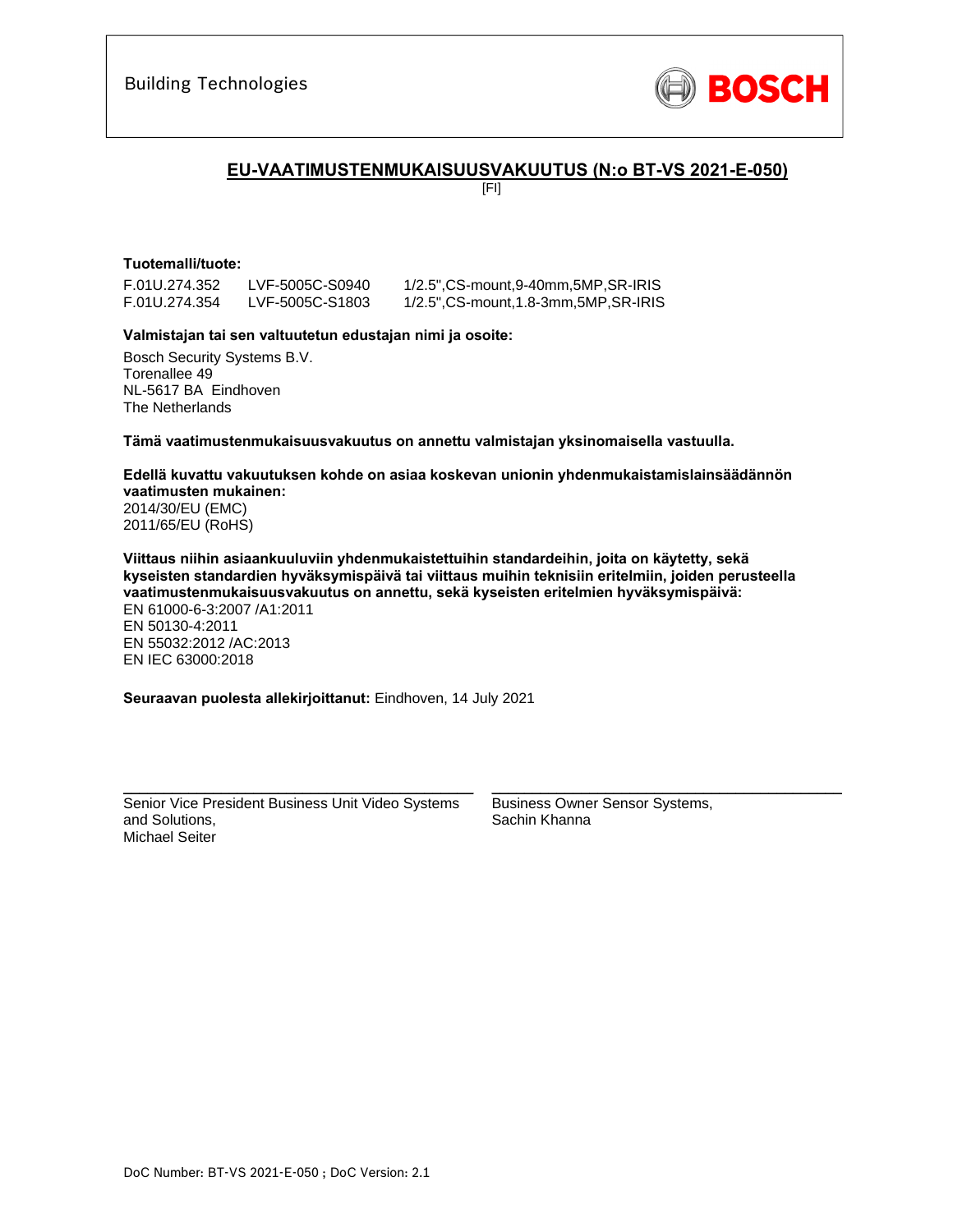

# **EU-FÖRSÄKRAN OM ÖVERENSSTÄMMELSE (nr: BT-VS 2021-E-050)**

[SV]

### **Produktmodell/produkt:**

F.01U.274.352 LVF-5005C-S0940 1/2.5",CS-mount,9-40mm,5MP,SR-IRIS

1/2.5", CS-mount, 1.8-3mm, 5MP, SR-IRIS

### **Namn på och adress till tillverkaren eller dennes representant:**

Bosch Security Systems B.V. Torenallee 49 NL-5617 BA Eindhoven The Netherlands

**Denna försäkran om överensstämmelse utfärdas på tillverkarens eget ansvar.** 

**Föremålet för försäkran ovan överensstämmer med den relevanta harmoniserade unionslagstiftningen:** 2014/30/EU (EMC) 2011/65/EU (RoHS)

**Hänvisningar till de relevanta harmoniserade standarder, inklusive datum för standarden, som använts eller hänvisningar till de andra tekniska specifikationer, inklusive datum för specifikationen, enligt vilka överensstämmelsen försäkras:**  EN 61000-6-3:2007 /A1:2011 EN 50130-4:2011 EN 55032:2012 /AC:2013 EN IEC 63000:2018

**Undertecknat för:** Eindhoven, 14 July 2021

Senior Vice President Business Unit Video Systems and Solutions, Michael Seiter

\_\_\_\_\_\_\_\_\_\_\_\_\_\_\_\_\_\_\_\_\_\_\_\_\_\_\_\_\_\_\_\_\_\_\_\_\_\_\_\_\_\_\_

Business Owner Sensor Systems, Sachin Khanna